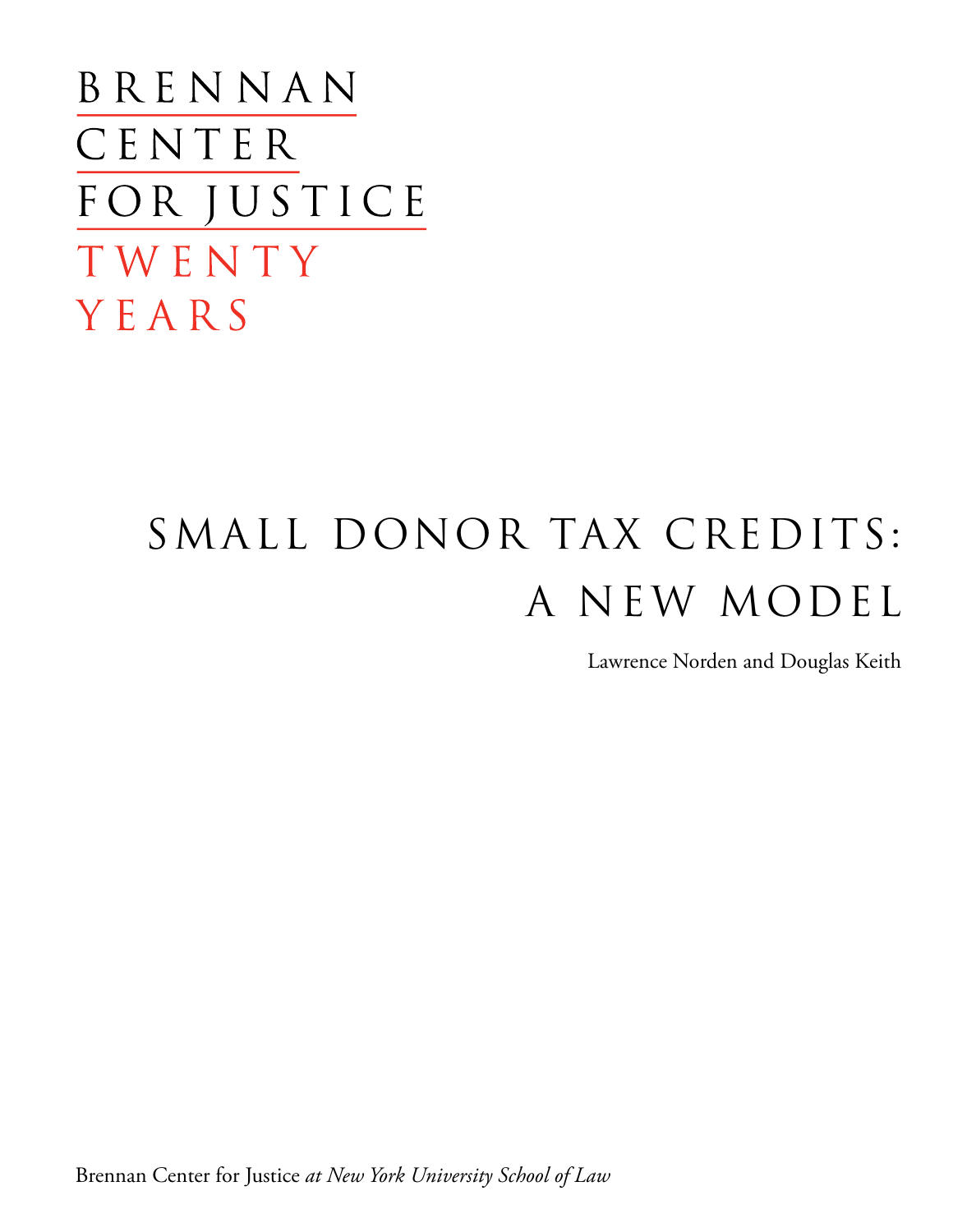# **ABOUT THE BRENNAN CENTER FOR JUSTICE**

The Brennan Center for Justice at NYU School of Law is a nonpartisan law and policy institute that seeks to improve our systems of democracy and justice. We work to hold our political institutions and laws accountable to the twin American ideals of democracy and equal justice for all. The Center's work ranges from voting rights to campaign finance reform, from ending mass incarceration to preserving Constitutional protection in the fight against terrorism. Part think tank, part advocacy group, part cutting-edge communications hub, we start with rigorous research. We craft innovative policies. And we fight for them — in Congress and the states, the courts, and in the court of public opinion.

## **ABOUT THE BRENNAN CENTER'S DEMOCRACY PROGRAM**

The Brennan Center's Democracy Program works to repair the broken systems of American democracy. We encourage broad citizen participation by promoting voting and campaign finance reform. We work to secure fair courts and to advance a First Amendment jurisprudence that puts the rights of citizens not special interests — at the center of our democracy. We collaborate with grassroots groups, advocacy organizations, and government officials to eliminate the obstacles to an effective democracy.

# **ABOUT THE BRENNAN CENTER'S PUBLICATIONS**

**Red cover |** Research reports offer in-depth empirical findings. **Blue cover** | Policy proposals offer innovative, concrete reform solutions. **White cover |** White papers offer a compelling analysis of a pressing legal or policy issue.

© 2017. This paper is covered by the Creative Commons "Attribution-No Derivs-NonCommercial" license (see [http://](http://creativecommons.org) [creativecommons.org](http://creativecommons.org)). It may be reproduced in its entirety as long as the Brennan Center for Justice at NYU School of Law is credited, a link to the Center's web pages is provided, and no charge is imposed. The paper may not be reproduced in part or in altered form, or if a fee is charged, without the Center's permission. Please let the Center know if you reprint.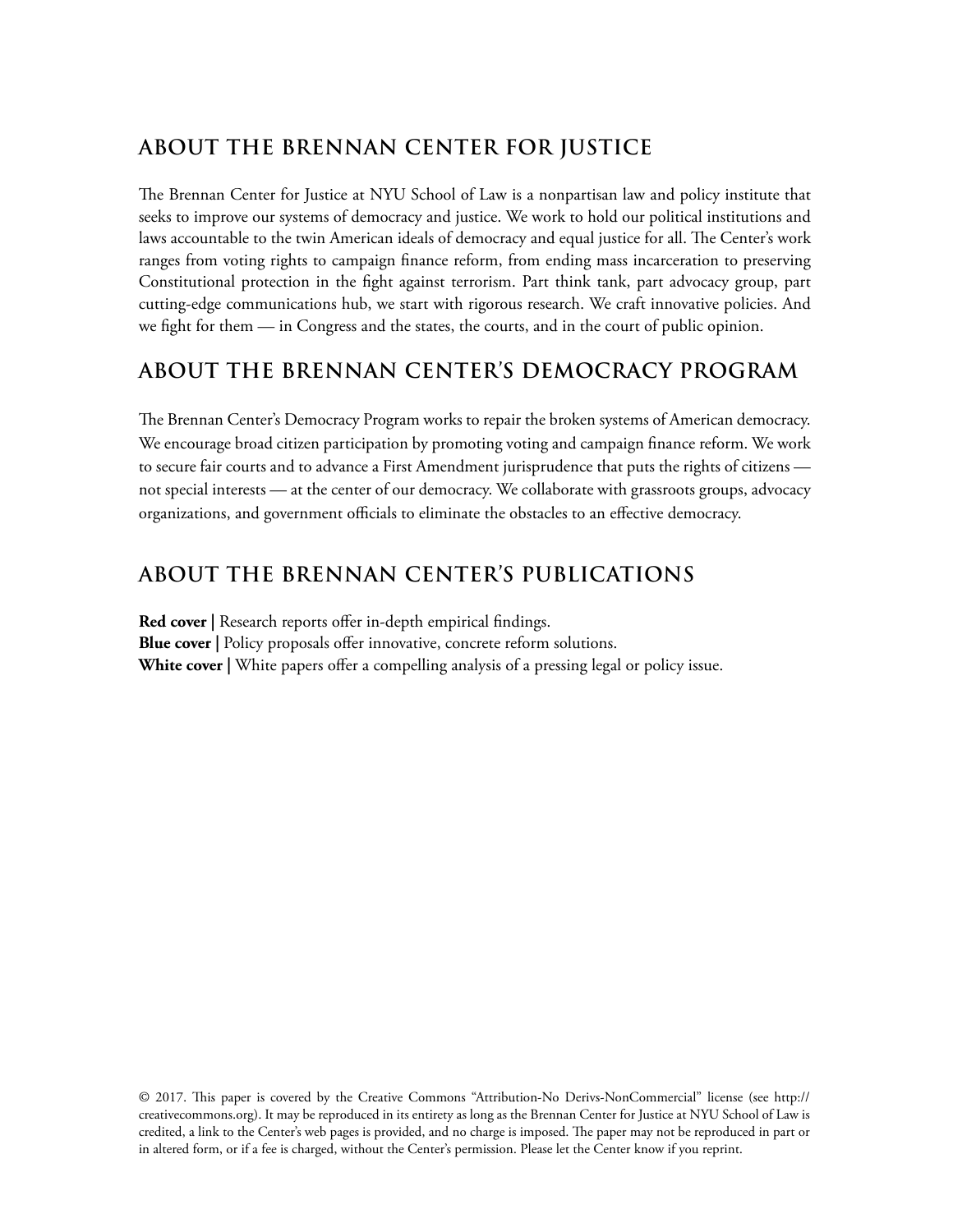# **ABOUT THE AUTHORS**

**Lawrence Norden** is Deputy Director of the Brennan Center's Democracy Program. He leads the Center's work on money in politics, and has authored several nationally recognized reports related to election law, technology and policy, including *America's Voting Machines at Risk* (September 2015), *How to Fix Long Lines* (February 2013), and *Voting Law Changes in 2012* (October 2011). His work has been featured in media outlets across the country, including *The New York Times*, *The Wall Street Journal*, Fox News, CNN, MSNBC, and NPR. He has testified before Congress and several state legislatures on numerous occasions. He received his J.D. from New York University School of Law.

**Douglas Keith** is the Katz Fellow in the Brennan Center's Democracy Program. He co-authored the Brennan Center's reports *Noncitizen Voting: The Missing Millions* (2017), *Secret Spending in the States* (2016), and *Five to Four* (2016). Prior to joining the Brennan Center, he worked on voting rights litigation as a Ford Foundation Public Interest Law Fellow at Advancement Project, trained poll workers for the New York City Board of Elections, and organized New York election reform advocates. He has also observed and analyzed democratic systems abroad for International IDEA and the National Democratic Institute. He received his J.D. from New York University School of Law.

# **ACKNOWLEDGMENTS**

The Brennan Center gratefully acknowledges Arkay Foundation, Bohemian Foundation, Carnegie Corporation of New York, Democracy Alliance Partners, Ford Foundation, Lisa and Douglas Goldman Fund, The Charles Evans Hughes Memorial Foundation, The JPB Foundation, John D. and Catherine T. MacArthur Foundation, The Mertz Gilmore Foundation, Open Society Foundations, The Overbrook Foundation, PARC Foundation, Rockefeller Brothers Fund, The Schooner Foundation, Wallace Global Fund, and The WhyNot Initiative for their generous support of our money in politics work.

We are also thankful to the many colleagues who helped prepare this report. The authors are deeply grateful to Iris Zhang for her critical research support, and Ian Vandewalker and Brent Ferguson, whose prior research informs crucial sections of this paper. Naren Daniel provided important editorial insights and communications strategy, and Jim Lyons provided thorough editorial guidance. John Kowal provided valuable comments.

Sincere thanks also go to John Pudner and Cole Muzio at Take Back Our Republic for their support of this project and providing feedback throughout the drafting process. We are also grateful to Michael Malbin of the Campaign Finance Institute for his feedback and for CFI's invaluable work studying the role of small donors in state elections. We would also like to thank Fred Wertheimer of Democracy 21 for discussing the ideas in this paper and providing feedback at an early stage, as well as Alex Kaplan of Represent.Us, and Craig Holman of Public Citizen for providing valuable comments.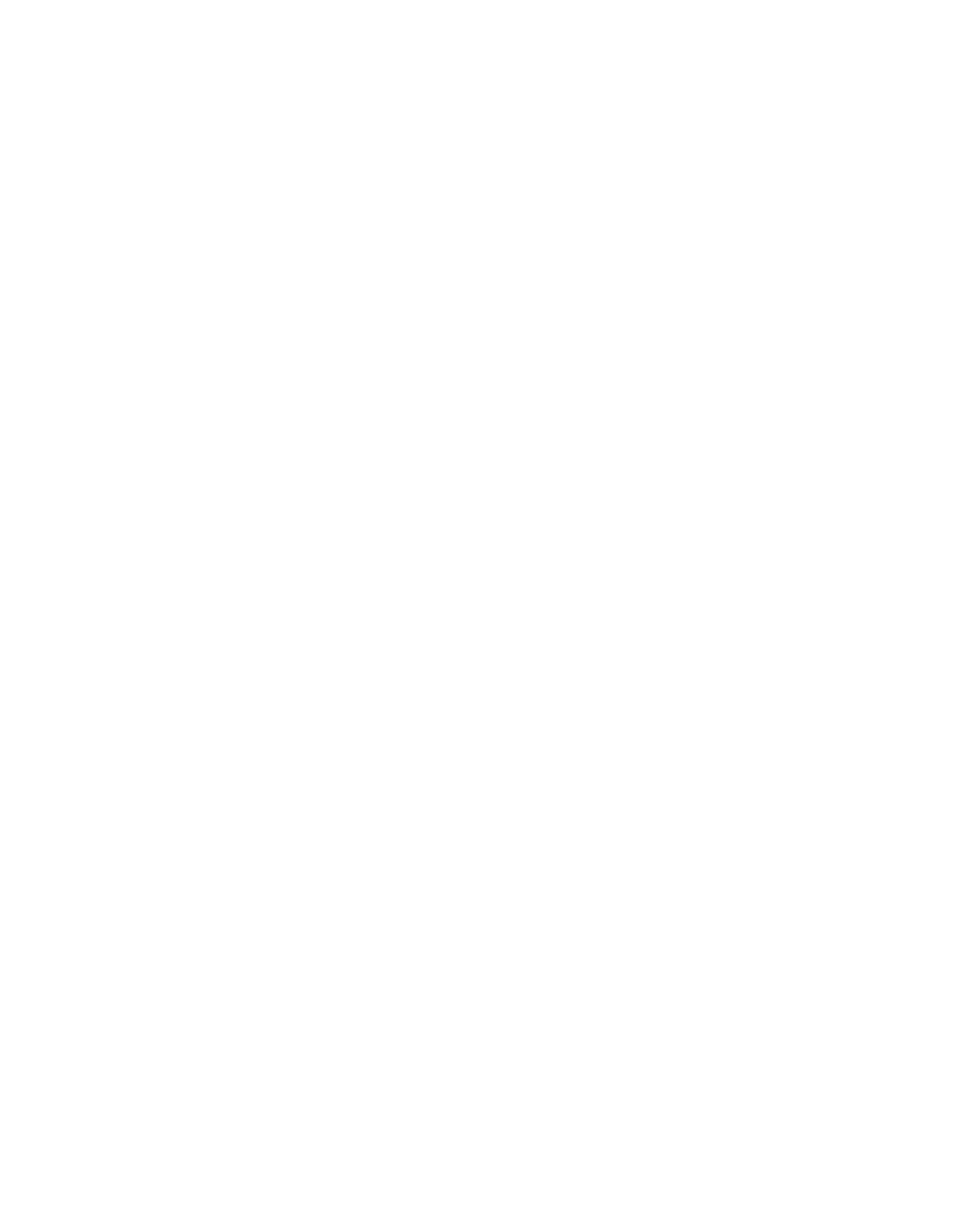# TABLE OF CONTENTS

| I.              | <b>Introduction</b>                                 |    |
|-----------------|-----------------------------------------------------|----|
| II.             | The Rise and Fall of Federal Tax Incentives         | 3  |
| Ш.              | <b>State Tax Policies</b>                           | 4  |
| IV.             | <b>Features of a 21st Century Tax Credit System</b> | 5  |
| V.              | A Note on Cost                                      | 9  |
| VI.             | <b>Conclusion</b>                                   | 10 |
| <b>Endnotes</b> | 11                                                  |    |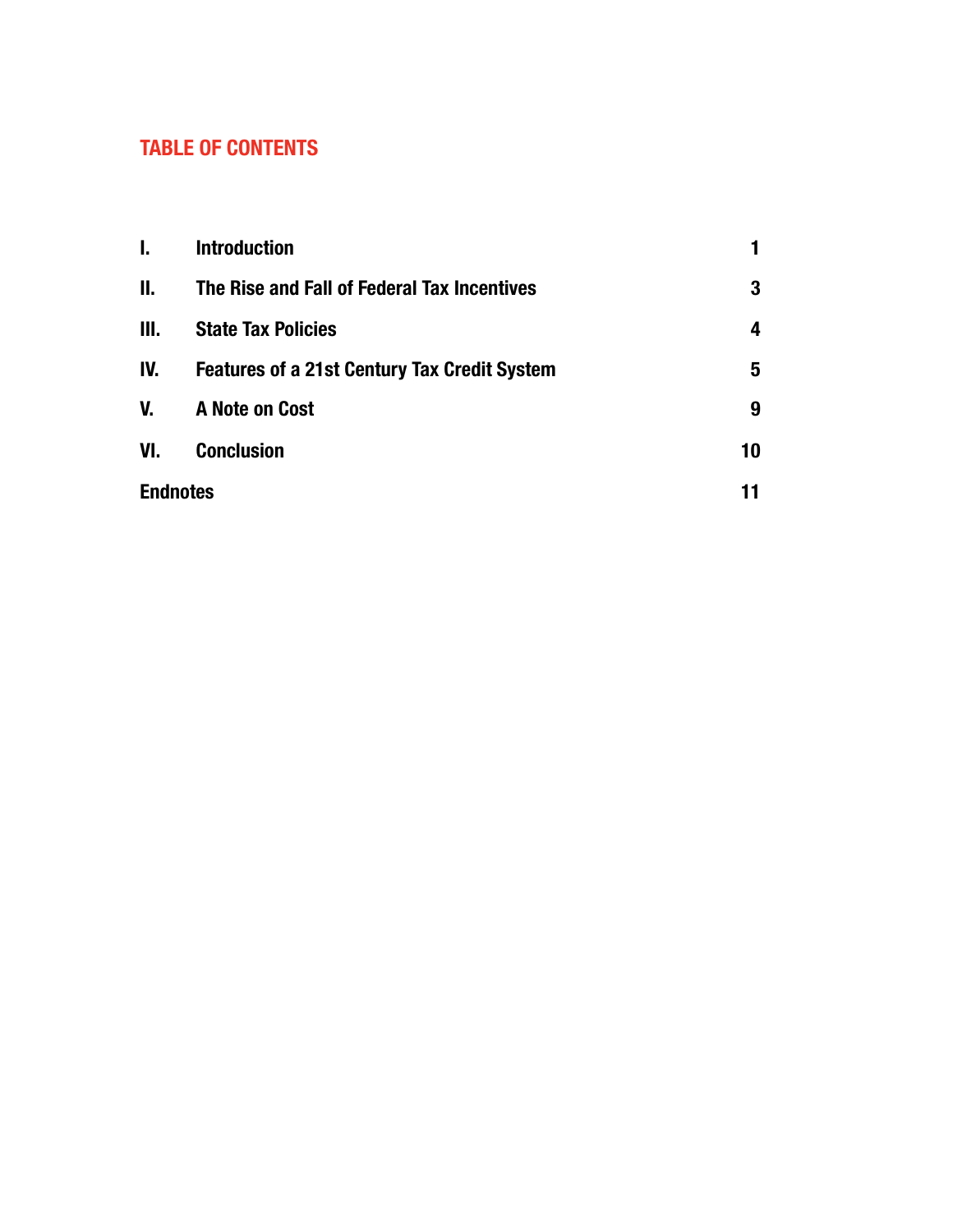#### **I. INTRODUCTION**

Americans agree that the campaign finance system is broken. The vast majority of Americans, whether liberal or conservative, Democrat or Republican, believe that the campaign finance system needs "fundamental changes," or that it should be "completely rebuilt."1

A primary concern for many is that the system is out of balance, with big money having far too much influence over policy, drowning out the voices of ordinary voters.2 At the same time, Americans have expressed concerns that the dominance of a tiny minority of donors limits voter choice by making it less likely that candidates without access to those donors can "gain voter attention" and run competitively.3

These concerns reflect actual changes in campaign fundraising in recent years. The share of donations coming from small donors is shrinking, while the amount coming from a relative handful of megadonors is increasing exponentially. In 1994, small donors gave three times as much to federal candidates, parties and political committees as donors contributing more than \$10,000, but by 2014, those large donors gave more than all small donors combined.4 In 2016, the top 100 individual super PAC donors spent nearly \$800 million, or 11 percent of all federal election spending.<sup>5</sup> That's more than double the level they gave in 2012, and a modern day record.<sup>6</sup>

An equally dramatic trend exists at the state level as well. In 2016, states including North Carolina, California, and Wisconsin saw record amounts of spending on state races by so called "independent" groups.7 The biggest outside spenders in those states were primarily funded by five- six- and sevenfigure contributions and received essentially none of their funding from small donors. <sup>8</sup> Meanwhile, direct contributions by small donors to candidates have not kept pace with the growth in outside spending — over the previous several election cycles the share of direct contributions to candidates from small donors in those states remained almost constant.9

Several commentators have convincingly argued that the reliance on such a small group of donors has had a real impact on how members of Congress do their jobs, with one noting that candidates must spend "countless hours raising money by courting a limited number of individuals, instead of meeting voters, engaging opponents, debating or voting on legislation."10

The Brennan Center has long argued that any effort at comprehensive campaign finance reform should have three primary goals: (1) increasing and diversifying participation in the electoral process, by having a greater pool of Americans provide campaign contributions; (2) encouraging candidates and parties to focus more on connecting with prospective voters, by having them spend more time, including when fundraising, with those voters; and (3) reducing barriers to entry that discourage everyday Americans without access to big donors from running for office.

Our preferred solution for these goals has been a small donor matching system. Under this system, public matching funds amplify small donations, so long as the candidate agrees to strict fundraising limits. There is substantial evidence from New York City and elsewhere that a small donor matching system can make significant progress in achieving those goals.<sup>11</sup>

But, in recent years, some advocates have promoted additional and alternative reforms to reach these goals. A tax credit for political contributions has been popular, particularly with groups skeptical of other campaign finance reforms. Take Back Our Republic, a conservative group focused on campaign finance reform, has proposed a \$100 tax credit for political contributions, and in 2013, Representative Tom Petri (R-WI) proposed a \$200 tax credit or \$600 tax deduction. More traditional advocates for campaign finance reform such as Represent Us, an advocacy group, and Representative John Sarbanes (D-MD) have put forth tax credit proposals as well.12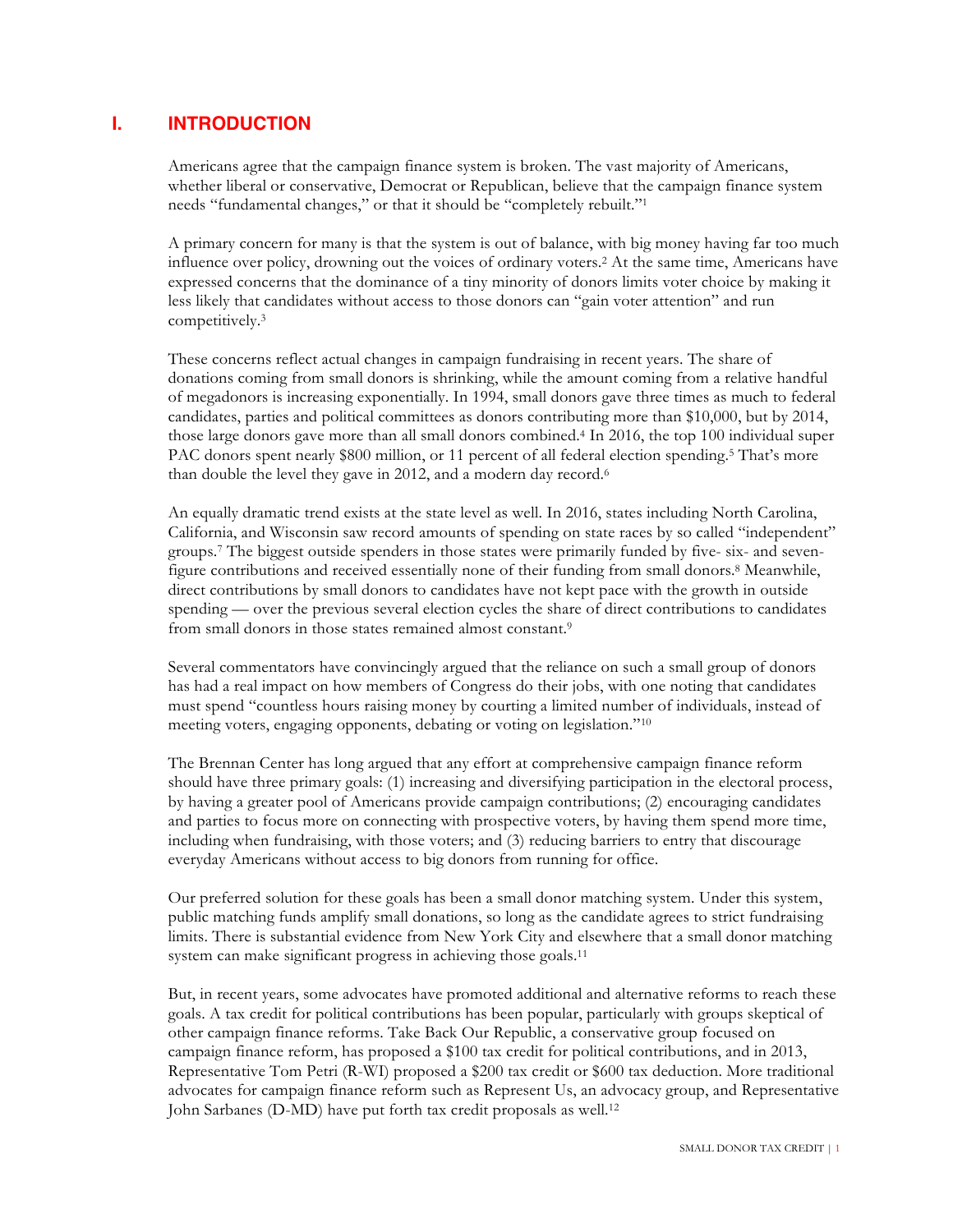In fact, the idea of a tax credit to encourage political participation is nothing new. Between 1972 and 1986, millions of Americans claimed a federal tax credit to subsidize hundreds of millions of dollars of contributions.13 And over the last few decades, several states have allowed their residents to do the same.

Similar ideas to return tax dollars to individuals that support local political candidates have also had success at the ballot box. In the last two years, voters in Seattle approved a program which allows residents to make small political donations using tax dollars, and voters in Tallahassee passed a program that refunds small donations.14

It is time to revive a system of tax incentives for small political donations. But it is not enough to merely adopt a system that existed more than three decades ago. Congress and the states designed their programs before the internet revolutionized giving by small donors. The Brennan Center proposes a tax credit structure that would use modern technology, including the internet, to make it easier and faster for both voters and candidates to benefit from the credit. The old federal tax credit could take many months to claim, something that many believe limited its appeal, making it less likely to bring in new donors. With 21st century technology, we can make claiming (or, in the case of candidates asking for) the credit almost as easy as sending a text.

We also offer ideas to address new realities; increasingly, thanks to Supreme Court decisions like *Citizens United,* political spending is coming from outside groups and donors who are not subject to the same disclosure regime as candidates and parties. We suggest structuring the tax credit in a way that will encourage voters to give to the candidates and parties that directly represent them, and encourage candidates and parties to raise money from the constituents they are elected to represent.

If constructed in the right way, tax credits can help fundamentally change the way campaigns in the United States raise money, and get us closer to our three stated goals of reform. A successful program will turn average constituents from merely voters to be courted at the late stages of an election into potential financial backers who can form the foundation of a candidacy. It will bring traditionally less-active people into the political process, and it will lower the barriers to running for office for average Americans who lack access to big donors.

A tax credit system for the 21st century, whether at the local, state, or federal level, would contain the following elements:

1. Tax credits would be easy and inexpensive to claim: Individuals should be able to claim the credit either online or by giving their tax information directly to the candidate or political party they wish to support.

2. To strengthen parties and to ensure that candidates' funding comes from their constituents, taxpayers should be eligible to receive two distinct credits. One would be for contributions to candidates from their state. The second would be for contributions to political parties. At the federal level, the Brennan Center suggests a \$50 credit for each contribution per election cycle.

3. Tax credits should have enough value that candidates will actively solicit them: In addition to being easy to use, taxpayers should be allowed to "bank" their credits for use in the next election cycle. This will increase their value over time and should increase the likelihood that candidates will actively pursue contributions from new donors.

4. Jurisdictions should pair tax credits with other reforms that further increase the voice of small donors: This could mean a system for matching small contributions beyond those eligible for the tax credit, or subjecting candidates who agree to receive tax credit contributions to reasonable limits on large donations or spending.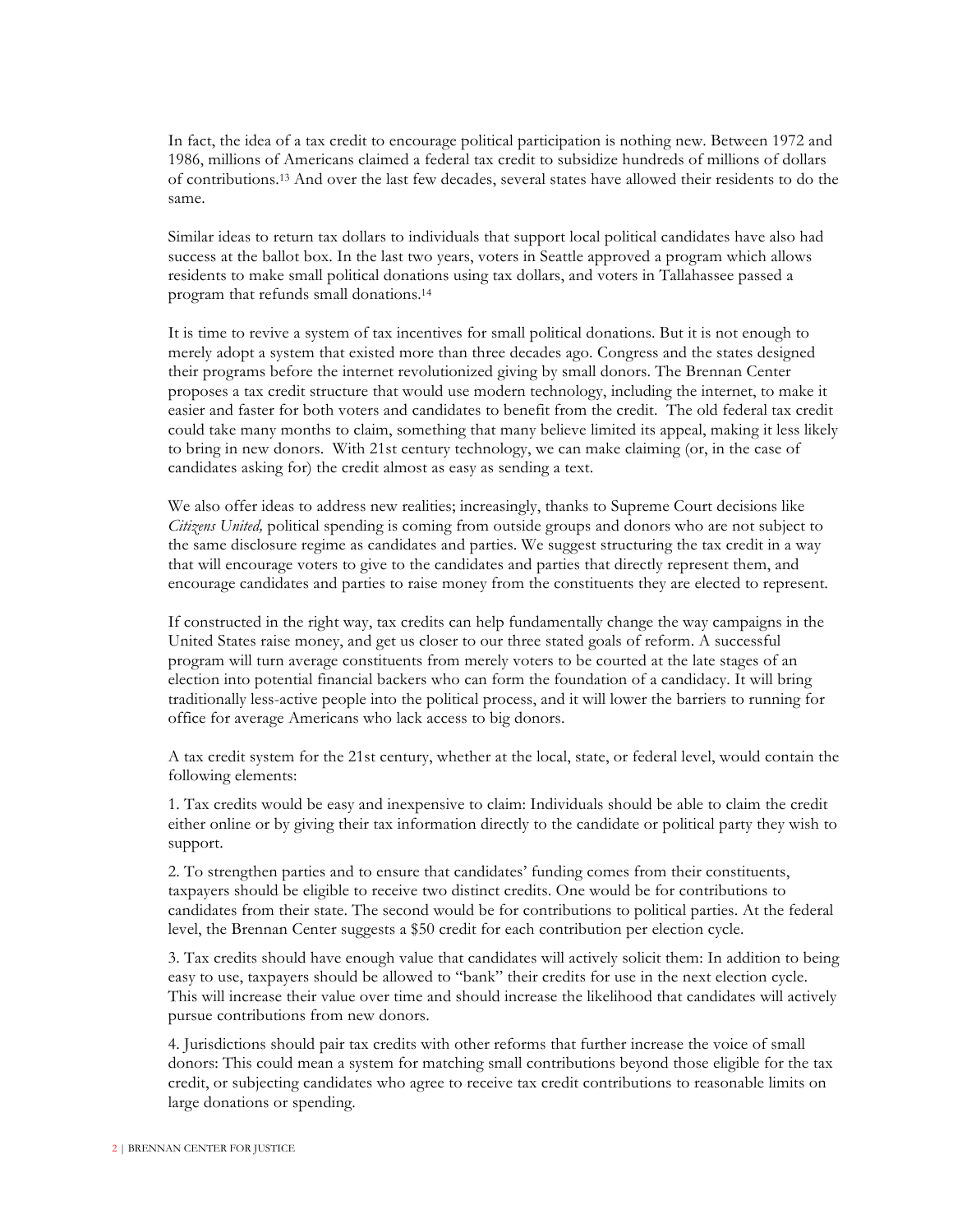#### **II. THE RISE AND FALL OF FEDERAL TAX INCENTIVES**

From the first income tax in 1861, lawmakers have used the tax system to encourage and discourage certain behavior.15 And for more than 60 years there have been proposals — some enacted, some not — to use the tax code to encourage small political contributions.

Members of Congress introduced the first bills using the tax code to reward political contributions in 1955. One proposal allowed for a \$100 tax deduction (equivalent to \$900 today) for contributions to federal candidates. A backer of the legislation noted it "would indeed broaden the base of political finance, since it would encourage the average person to contribute."16

But it would take 16 years, until 1971, for a tax incentive plan to become law, passed with a supermajority in the Senate and signed by President Richard Nixon.<sup>17</sup> Taxpayers could then claim a 50 percent tax credit for donations to federal, state, and local candidates, political parties, or committees up to \$12.50 or \$25 for a married couple filing jointly (worth about \$150 today).18 Alternatively, a taxpayer could get a 100 percent tax deduction for the first \$50 of contributions.19 Congress doubled these values in 1974, and then doubled the value of the credit again in 1978 while repealing the deduction option.20 By 1979, individuals could claim a credit worth up to \$50 and married couples could claim up to \$100 if they contributed \$200 (worth about \$300 today).<sup>21</sup>

To a degree however, the system was problematic. Small donors could only claim the credit if they had tax liability, and they only received a credit for half of their donation.22 Moreover, small donors had to wait to receive the benefit, because they could only claim the credit through the standard annual income tax filing process.

Nevertheless, the credit was reasonably popular during its 15-year lifespan. In its first year, 1972, 2.3 percent of tax returns claimed the credit and another 1.2 percent claimed the deduction.23 Participation grew steadily and reached its peak during the 1980 presidential election when 5.8 percent of tax filers claimed the credit.24 These claims amounted to \$269 million, which means that the credit subsidized more than \$500 million in contributions (worth about \$1.5 billion today).25 But the system of credits and deductions ended in 1986, a casualty of a tax simplification bill that consolidated rates and eliminated many deductions. 26

| Year | Number of tax returns claiming | Percent of tax returns claiming |
|------|--------------------------------|---------------------------------|
|      | the credit                     | the credit                      |
| 1972 | 1,749,000                      | 2.3%                            |
| 1973 | 1,126,000                      | 1.4%                            |
| 1974 | 1,374,700                      | 1.6%                            |
| 1975 | 1,571,300                      | 1.9%                            |
| 1976 | 2,341,500                      | 2.8%                            |
| 1977 | 2,602,400                      | $3.0\%$                         |
| 1978 | 3,560,400                      | 4.0%                            |
| 1979 | 4,069,200                      | 4.4%                            |
| 1980 | 5,419,200                      | 5.8%                            |
| 1981 | 5,207,400                      | 5.5%                            |
| 1982 | 5,243,600                      | 5.5%                            |
| 1983 | 4,966,800                      | 5.2%                            |
| 1984 | 3,764,100                      | 3.8%                            |
| 1985 | 4,290,400                      | 4.2%                            |
| 1986 | 4,604,600                      | $4.5\%$                         |

**Use of the Federal Political Contribution Tax Credit27**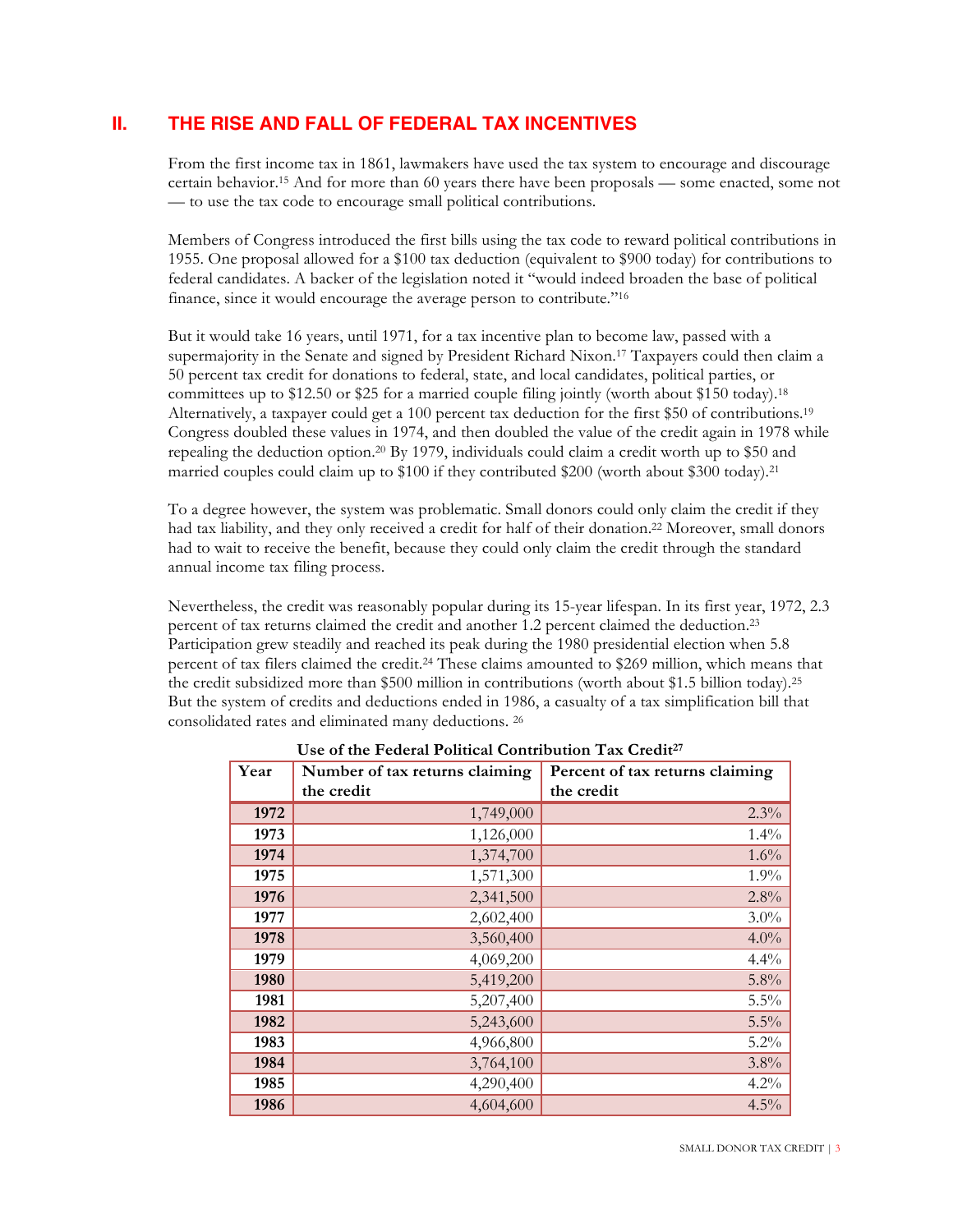#### **III. STATE TAX POLICIES**

After the demise of the federal program, five states — Arkansas, Minnesota, Montana, Ohio, and Virginia — adopted similar programs, and Oregon maintained a preexisting one, though the systems themselves vary widely. In four states, a taxpayer can receive up to \$50 for contributing up to \$50. In Oregon, this includes contributions to federal, state and local candidates, political parties and PACs. In Minnesota, only contributions to state candidates and parties are eligible. In Ohio, contributions to state and local candidates are eligible, while in Arkansas the tax credit applies to contributions to state candidates, political parties and PACs. Under Virginia's less generous program, a taxpayer could receive up to \$25 for contributing \$50 to state and local candidates. Montana, allows for a tax deduction of up to \$100 for contributing \$100 to federal, state and local candidates, political parties, and PACs.

| Program                  | Eligible contributions                               | Incentive                      |
|--------------------------|------------------------------------------------------|--------------------------------|
| Oregon <sup>28</sup>     | Federal/state/local candidates,<br>parties and PACs  | 100% tax credit for first \$50 |
| Minnesota <sup>29*</sup> | State political parties and<br>candidates            | $100\%$ refund for first \$50  |
| Ohio <sup>30</sup>       | State/local candidates                               | 100% tax credit for first \$50 |
| Virginia <sup>31**</sup> | State/local candidates                               | 50% tax credit for first \$50  |
| Arkansas <sup>32</sup>   | State candidates, parties and<br><b>PACs</b>         | 100% tax credit for first \$50 |
| Montana <sup>33</sup>    | Federal/state/local candidates,<br>parties, and PACs | 100% tax deduction up to \$100 |

 **Recent State Political Contribution Incentives**

\*Minnesota temporarily suspended its refund program in 201534

\*\*Virginia discontinued its tax credit in 201735

When structured correctly, these programs appear to create incentives for candidates to spend more time appealing to small donors. For instance, in a 2006 survey, 86 percent of state legislative candidates in Minnesota and 60 percent of candidates in Ohio "asked for contributions from less affluent people" because of each state's system of tax incentives.<sup>36</sup>

Moreover, there is evidence to suggest that these incentives bring in contributions from a broader population than normally contributes to political campaigns. In Ohio, for example, filers using the state's political donation tax credit are more representative of the public than donors generally are. In 2006, 85 percent of Ohioans had incomes of less than \$75,000 a year, while, according to a study by the Campaign Finance Institute of six states, including Ohio, only 26 percent of campaign donors did.37 Of those donors claiming the political contribution tax credit, however, 63 percent had incomes of less than \$75,000.38 Persons claiming the political contribution credit were significantly more representative of the general public than other donors. And in Minnesota, 66 percent of candidates surveyed said that the Political Contribution Refund program brought in new donors that would not have given otherwise.39

While there is some evidence that these programs expand the donor pool and change the way that candidates run their campaigns, there is also evidence that these effects are small. Participation in these programs is low — often less than two percent. And it is not clear whether or not they all affect donor behavior. A 2002 Ohio survey found that only eight percent of donors said the state's tax credit influenced their decision to donate.40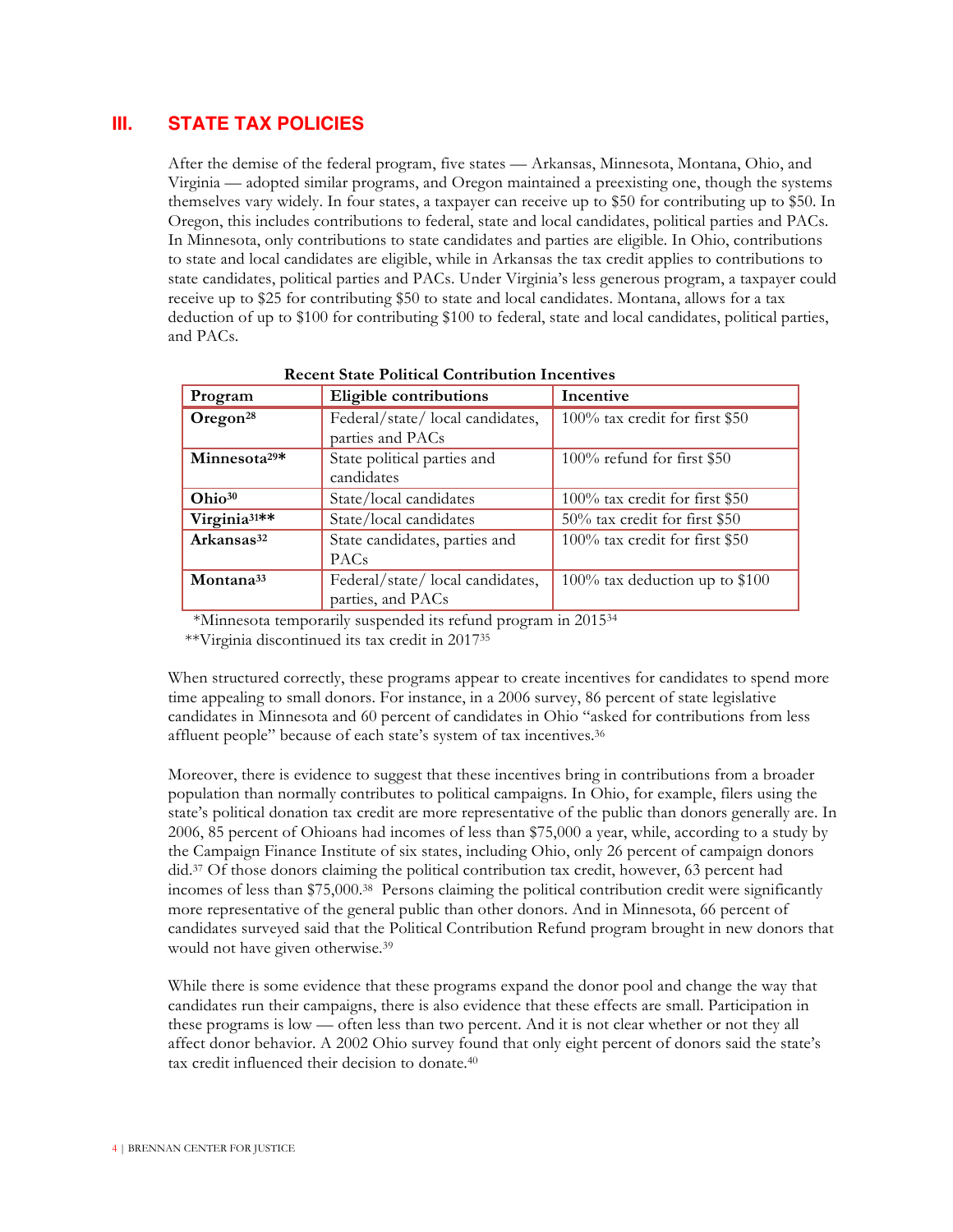# **IV.** FEATURES OF A 21<sup>ST</sup> CENTURY TAX SYSTEM

While the data is limited, and the contours of each state's program vary, they provide some lessons in crafting an optimal system for using the tax code to encourage the solicitation and giving of small donations from a broader slice of the electorate. A 21st century system should have the following features:

#### **Tax Credits Should Be Easy and Inexpensive to Use**

A system which requires taxpayers to wait until their annual filing for credit or reimbursement places unnecessary obstacles in the way of widespread participation. Minnesota's Political Contribution Refund (PCR) program is a good illustration of how reducing the cost and difficulty of using a refund or credit can increase its use. In Minnesota, when a donor makes a contribution to a candidate or political party, the recipient gives the donor a receipt. The donor then fills out a simple form, attaches the receipt, and submits it to the Minnesota Department of Revenue.41 Within six weeks the donor receives a refund of up to \$50.42

Since its beginnings nearly 25 years ago, Minnesota's program has had among the highest rates of participation. In 2006, a gubernatorial election year, more than 100,000 people claimed refunds, equal to approximately four percent of Minnesota's individual income tax returns for that year and worth a total of \$6.2 million.43 Due to alleged budget constraints, Minnesota suspended the program in 2010.44 The state revived the program in time for the 2014 gubernatorial election, and paid out \$3 million to 45,000 donors.45

Even with this downturn, participation rates in Minnesota are significantly higher than in states where it is more cumbersome to garner equally valuable refunds. Arkansas' political contribution tax credit is also worth \$50, and unlike Minnesota, it even applies to PAC donations. But donors can only claim the Arkansas credit on their annual tax forms. In 2014, the most recent gubernatorial election year, only 0.8 percent of Arkansas filers claimed the credit.46

The cost to the donor matters as well. Virginia's credit was worth only 50 percent of a donation up to \$50, which means that it costs donors money to claim that tax credit. So it is probably no coincidence that Virginia had the lowest participation rate of any state.47 Ohio's credit is identical to Virginia's except that it is worth 100 percent of the contribution. Notably, it has a participation rate double that of Virginia's.48 Montana's system also offers evidence that participation decreases when a program only partially reimburses contributions. Montana is the only state that employs a tax deduction rather than a credit, which means that small donors cannot recoup the full amount of their contribution. In the 2012 cycle, less than 2 percent of filers claimed the deduction.49

#### **Proposal:**

A new system for contribution tax credits can make it easier to take advantage of the credit through the use of modern technology. The Brennan Center proposes two methods that could take advantage of web-based technology to make the entire process faster, simpler and less expensive for citizens. First, a user should be able to go to an online portal, select the eligible candidate or party that they would like to contribute to, provide all necessary information, and have the value of their credit transferred to that candidate or party.

Arizona already uses an online portal for candidates trying to qualify for its public financing program. To participate, candidates must collect a set number of \$5 contributions from voters in their district. Through Arizona's E-Qual site, voters log in, see a list of participating candidates running for offices in their districts, and make \$5 contributions to candidates of their choice.50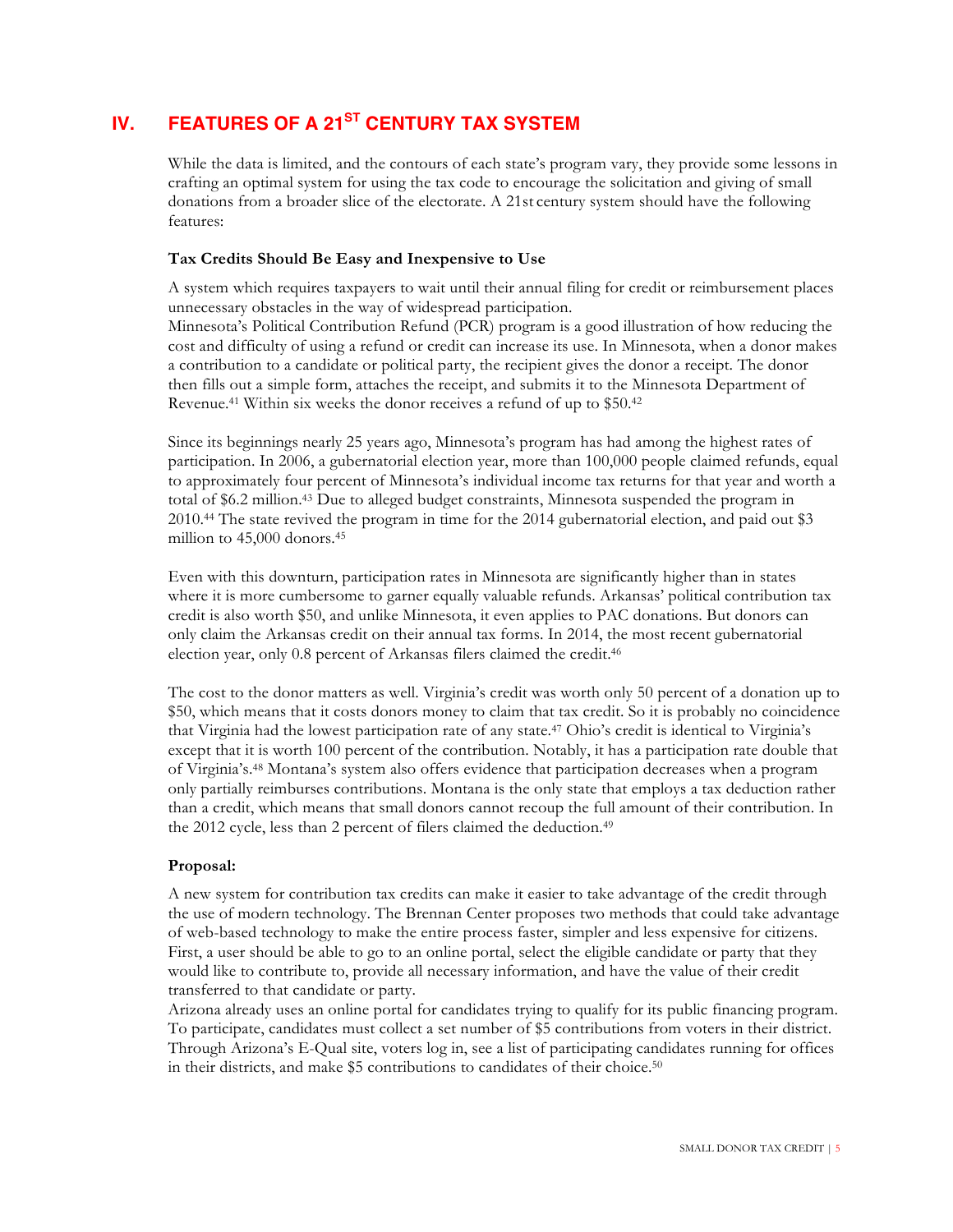Second, donors should have the option of providing the eligible candidate or party with a signed document that includes relevant donor information, so that the candidate or party themselves can request the funds from the agency administering the program. Donors in Minnesota must fill out a form like this to receive a refund, but there is no value in placing the burden on the individual rather than the candidate.

Neither of these systems requires the donor to take money out of his or her own pocket. Rather than give the refund to the donor, the government can provide it directly to the candidate or party that the donor wishes to support. If a candidate withdraws from the program and returns all disbursed funds, the administrators should automatically notify donors that they are once again eligible to make a credited contribution.

In addition to increasing participation, we believe that this design will spur political giving by individuals who do not normally make political contributions. In 2006, when Minnesota's PCR program saw its greatest participation, voting-age Minnesotans generally were more than twice as likely as adults in other states to contribute to candidates for state office.51 This suggests the convenience of the PCR program expands the population of donors to include those that do not commonly make political contributions. The Brennan Center believes that, by using technology to make a credit even simpler and quicker to use for small donors, the population of contributors will further expand.

#### **Tax Credits Should Be Available to Support Parties and Not Just Candidates**

There is evidence that allowing small donors to give to political entities aside from candidates increases the use of tax credits. Under Oregon's political contribution tax credit – the only incentive program that predates the federal credit — individuals may claim the credit for contributions to federal, state, and local candidates, as well as for PAC contributions. The credit is worth 100 percent of the first \$50 of contributions,52 and for the last seven tax years, an average of 6.2 percent of filers claimed the credit — the most of any state.53 In 2008 and 2012, the last two presidential election years for which data is available, 7.8 and 7.0 percent of tax filers claimed the credit.54 In Minnesota, where contributions to both candidates and parties are eligible for refunds, 60 percent of refunded contributions go to state and local political parties rather than candidates.55

There is great value in facilitating small donor contributions to political parties as well. Political parties influence who runs for office, set policy agendas, and wield significant power in government.56 Fostering greater reliance on small donors can make political parties more responsive to average Americans when they carry out these responsibilities. Moreover, because political parties need to have broad public appeal to have long-term success, they provide an important counterweight to narrower and more short-sighted interest groups.57 Well-funded parties that are also more responsive to ordinary citizens will strengthen democracy.58

#### **Proposal:**

To encourage contributions to candidates and parties, we propose a system in which individuals would be eligible for two tax credits in each election cycle. One credit would be available for contributions to candidates from the same state as the donor, and the other for contributions to political parties.

To create additional incentives for parties to solicit small contributors, credit-eligible donations should not count against the federal limits on coordinated expenditures between a candidate and a party.59 The concern that coordinated expenditures may be a vehicle for circumvention of other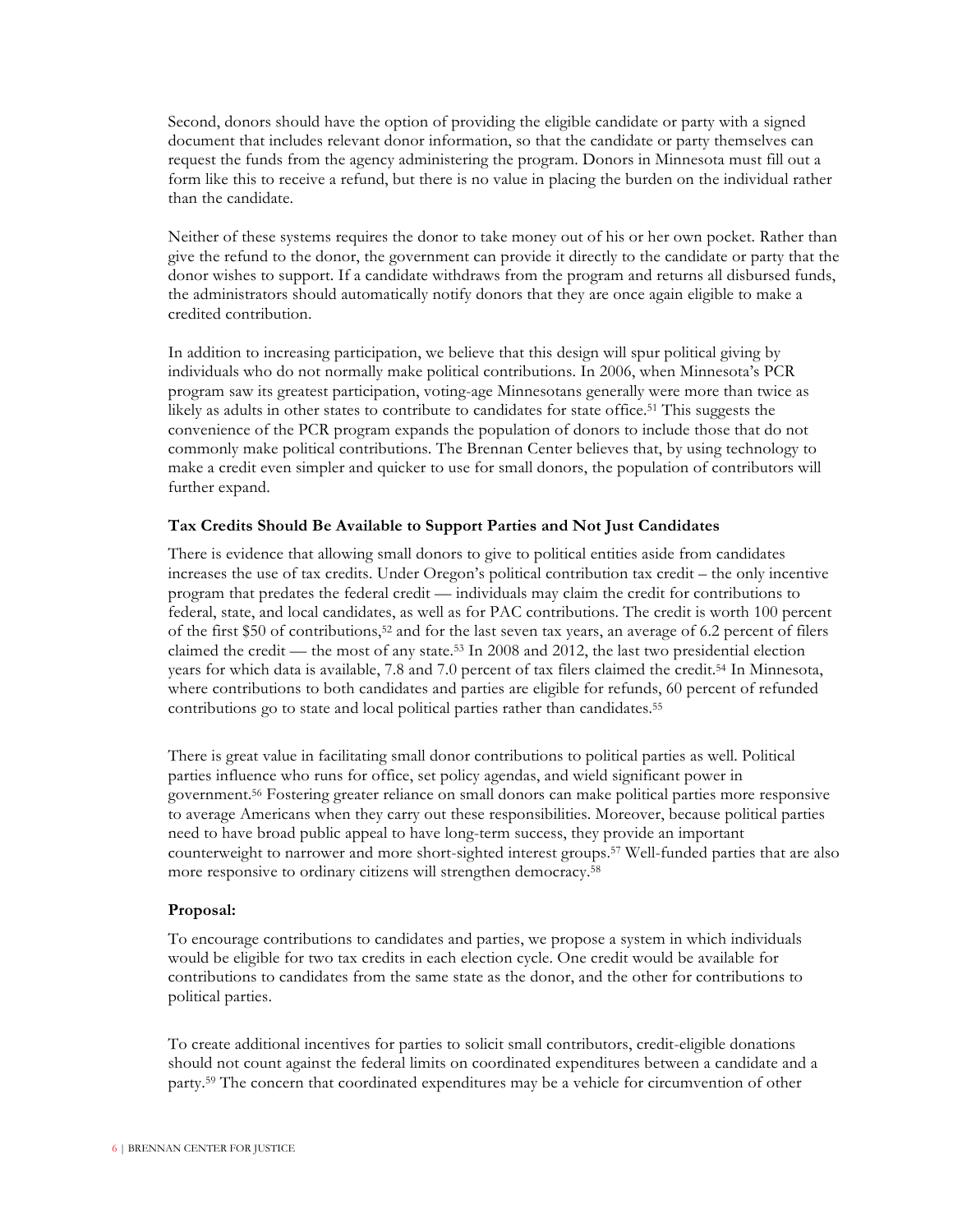contribution limits is not present when the contributions funding the expenditures are sufficiently small as to qualify for a tax credit.

#### **It is Necessary to Create Greater Public Awareness of Tax Credits**

Donors must know that a credit or refund exists in order to take advantage of it, and candidates and parties must know to incorporate it into their fundraising appeals. A 2002 Ohio survey found that only 27 percent of the public knew about the state's donation tax credit.60 In the years preceding the survey, just 0.5 percent of Ohio tax filers claimed the credit annually.<sup>61</sup> In Arkansas, even some candidates running for office were not aware of that state's tax credit, and in the most recent statewide election less than one percent of filers took advantage of it.62

Evidence suggests that even a marginal increase in awareness of tax incentives can have an outsize effect. In the 2002 Ohio survey, just four percent of Ohioans said they had made a political contribution. Yet, another 4.7 percent said they very likely would have made a donation if they had known about the credit.63 This suggests that increased awareness could double the donor pool in Ohio. Moreover, according to the Ohio survey, the demographics of an expanded donor pool would more closely mirror Ohio's general population when it comes to age, income, gender, race, and education.64 Another instructive example comes from the federal presidential public financing system. At first, the Internal Revenue Service (IRS) required taxpayers to participate via a difficult-tofind form. After the IRS placed a check-off box on the first page of the standard income tax form, participation jumped from 3 percent of taxpayers to 15 percent.<sup>65</sup>

#### **Proposal:**

State and local governments that provide tax credits for campaign donations should develop campaigns to draw attention to them. However, awareness of the credit is more likely to increase if candidates and parties publicize it in the process of seeking small contributions. Studies in Ohio and Virginia found that nonpartisan awareness campaigns that inform voters of the credit will, at best, lead to a marginal increase in use of the credit.66 But, in Oregon and Minnesota — the states with the greatest participation in their contribution incentive programs — outreach by recipients themselves does appear to significantly increase giving.<sup>67</sup>

The more credits are worth, the more likely candidates and parties will work to publicize and collect them. One way to increase the potential value of credits without increasing the annual amount offered to individuals is to allow donors to "bank" their credits, and use them in subsequent election cycles. For instance, if a small donor has an unused tax credit of \$50 in 2018 and a new \$50 in 2020 the donor could simply assign \$100 to a candidate or a party in 2020. This aggregation should encourage campaigns to reach out to individuals who are not normally politically engaged. As years pass, those individuals will be able to make larger contributions without incurring any additional cost. If people who do not normally participate are more likely to allow the credits to accumulate, then it should be increasingly worthwhile for candidates and parties to reach out to these individuals. The ability of residents to use prior years' credits may initially present difficulties to states in predicting the budgetary cost of a tax credit, but states can guard against these budget risks through close tracking of use of the credit in its early years and possibly by capping the amount the state will disburse under the credit in any year.<sup>68</sup> A cap should be high enough to allow for wide participation in most years while avoiding the cost of unforeseen increases.

To further encourage outreach to new communities, jurisdictions may want to consider allowing individuals without income tax liability to be able to claim the tax credits. The Earned Income Tax Credit and the Additional Child Tax Credit are two popular federal tax credits that are refundable, meaning they are available to the 45 percent of households that do not have federal income tax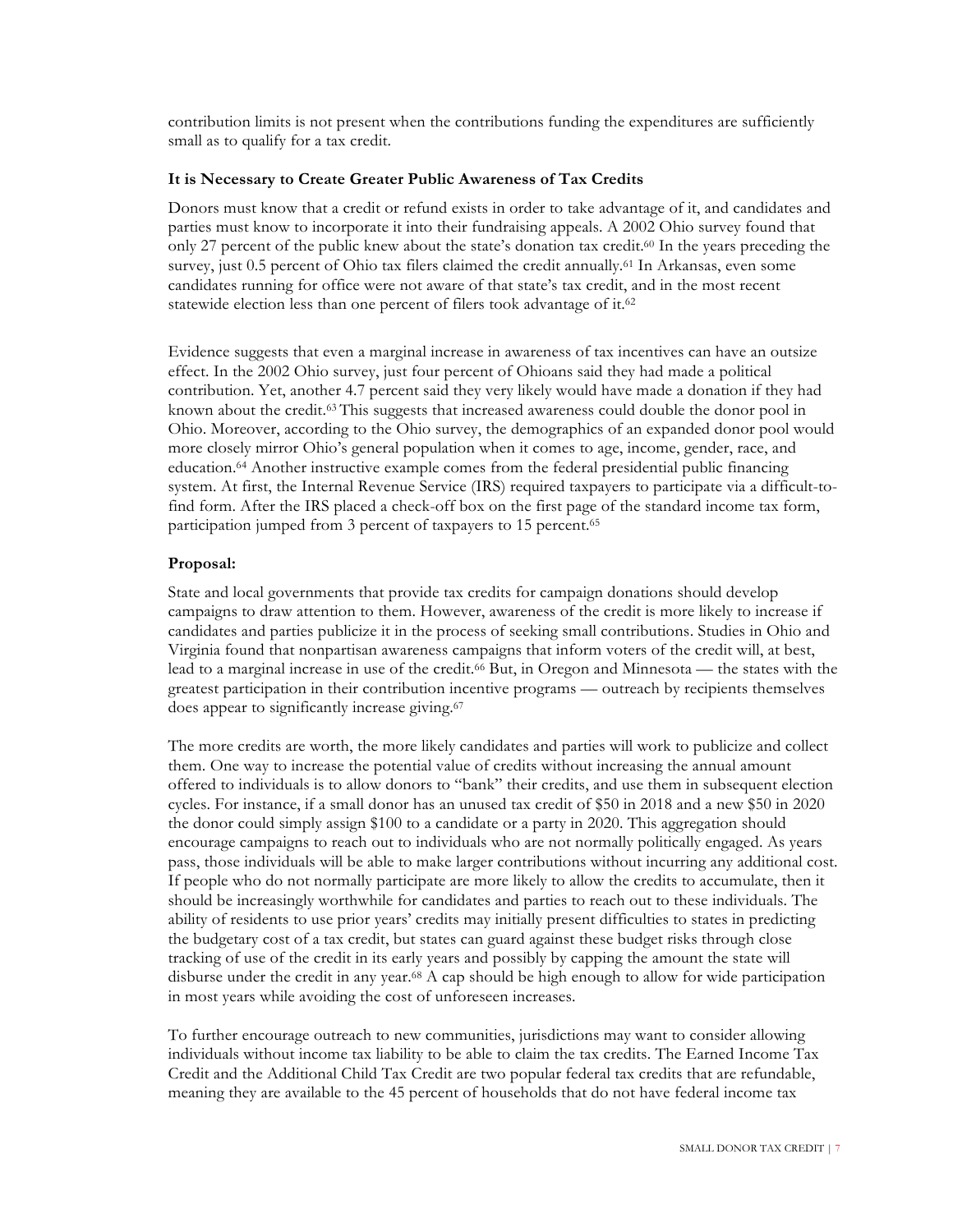liability — households which are disproportionately made up of women, children, and single parents.69 While only 55 percent of households pay federal income tax, 90 percent contribute to the federal Treasury through taxes on common goods such as gasoline.70

At the state level, delinking the credit from income tax may be particularly important. Seven states have no state income tax.71 Several of those states raise additional revenue through higher-thanaverage sales and property taxes, as well as taxes on specific goods or activities unique to the state like natural resource extraction.<sup>72</sup> These payments are just as worthy of reimbursement as income tax payments.

Finally, candidate contributions should only be eligible for the credit if the donor is registered to vote in the same state as the candidate. Candidates that want to get the most benefit out of these subsidized contributions will have to reach out to a greater number of constituents and persons in neighboring districts for support. Currently, members of Congress raise large portions of their funds from donors far removed from their constituencies. In 2016, House members raised an average of only 34 percent of their money within their districts and at least fifteen members of the House and Senate raised the majority from out-of-state donors.<sup>73</sup>

#### **Pair Tax Credit With a Public Financing System**

Perhaps the best way to leverage small donor incentives is to make it an element of a public financing system. In Minnesota, for instance, candidates have to agree to several requirements before their donors can be part of the reimbursement program. This creates a powerful lure for candidates to abide by rules on spending limits and requirements for a minimum number of small contributors as prerequisites to participate in the state's public financing program.74

The spending limits make small contributions a viable option for funding a competitive campaign. Provided that a candidate can reasonably expect small contributions to help him or her reach the spending cap, there is less reason for candidates to pursue larger contributions.<sup>75</sup>

Similarly, low contribution limits likely increase use of refundable contributions by increasing the relative value of small refund-eligible contributions. Put simply, if a candidate can only raise money \$100 at a time, then spending time pursuing a small contribution makes more sense than if they can raise money \$1,000 at a time.

This may explain why Minnesota's program saw decreased use in 2014. Prior to that election the legislature doubled its contribution limits for state candidates.76 The share of contributions coming from small donors that year plummeted, $77$  and the number of people claiming refunds was half of the record highs seen in 2006.78 It appears that candidates may make less of an effort to pursue small, refund-eligible contributions in a world with higher donation limits.79

#### **Proposal:**

The \$50 contributions encouraged by the tax credit suggested in this paper are small in the context of today's political campaigns. Only if combined with additional reforms will such a tax credit dramatically change how candidates and parties finance their campaigns.

Small donor matching funds are another way to further amplify the voice of ordinary Americans.<sup>80</sup> If a donor makes contributions through this tax credit system, they should have additional small contributions matched with public funds. Congressman Sarbanes' bill already combines a tax credit with small donor matching funds for federal candidates.<sup>81</sup> Legislation introduced in Missouri would have created a similar combination of incentives. There, Senate Bill 756 would have established sixto-one matching for small dollar contributions up to \$25 and would have created a \$25 refundable tax credit for contributions that qualified for matching funds.<sup>82</sup>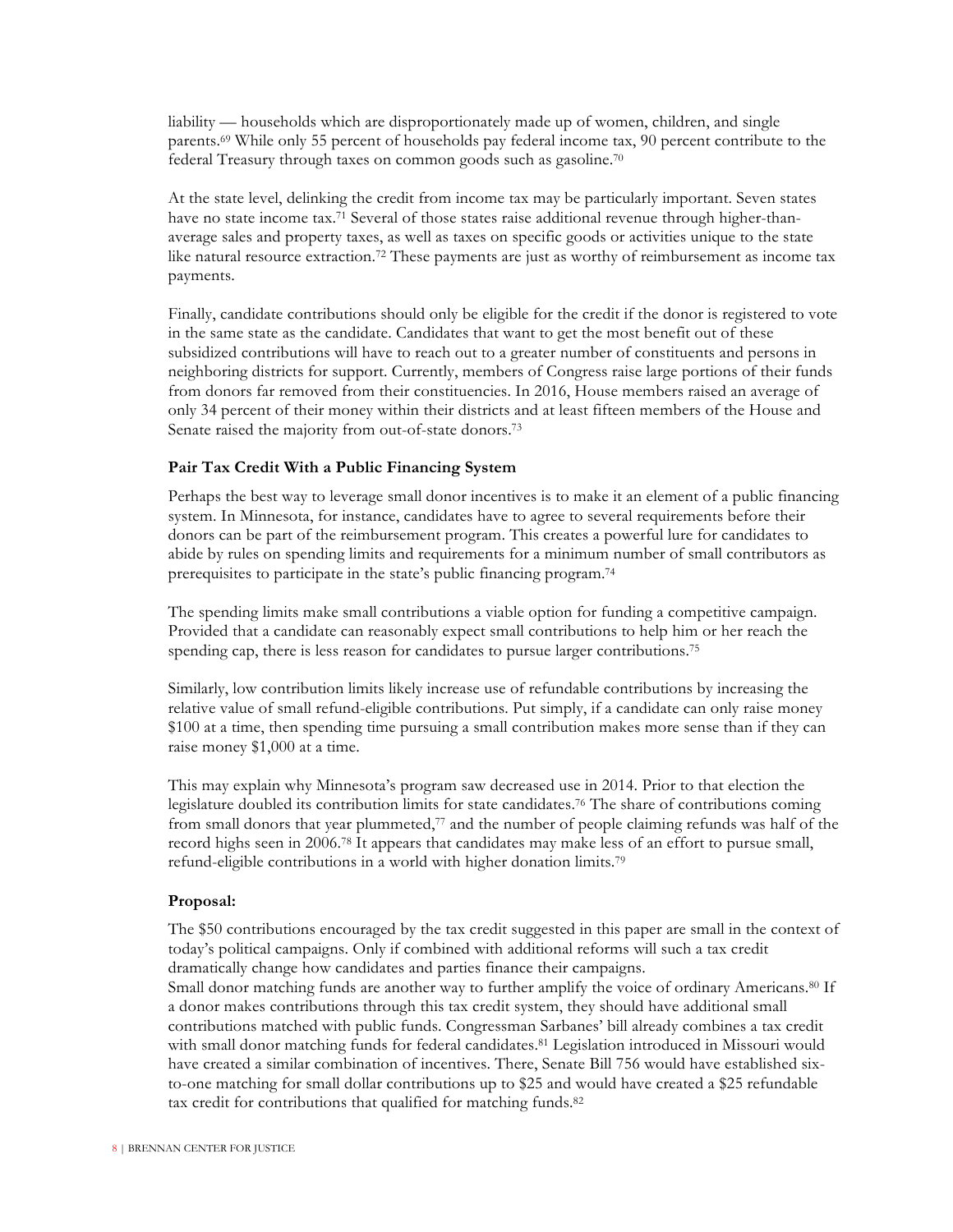#### **V. A NOTE ON COST**

This program would of course cost money to fund, but the amount is relatively small and the impact could be substantial. When the American Enterprise Institute proposed a \$200 tax credit for federal political contributions last decade, they estimated that, with a participation rate of 3 percent, the program would cost \$1 billion in 2006. At that cost, AEI called a tax credit a "cost-effective and sound method for encouraging average Americans to participate in the political process."<sup>83</sup>

Using an analysis similar to AEI's, we have estimated how much this program would cost if it were in place today in two states that currently have a form of political contribution tax credit, Oregon and Ohio.

We first assume that roughly eight percent of adult residents will use their credits every election cycle. This participation rate of eight percent approximates the peak participation rate of 7.8 percent that Oregon's tax credit saw in 2008, and is significantly higher than any other state tax credit has thus far achieved. Our assumption of higher participation rates is based on the fact that the technology and procedures in this proposal should make the credit much more attractive to potential donors.

We also assume that the design of this system will result in donors giving somewhere between half and the full value of both of their \$50 credits each cycle. AEI found that donors claiming traditional political contribution tax credits claimed only 64 percent of the credits' value on average.84

Based on these assumptions, this program would cost approximately \$13 million and \$26 million per two-year election cycle in Oregon and between \$36 million and \$72 million in Ohio, or between about \$3 and \$6 per resident in both states.<sup>85</sup> By way of comparison, in the 2016 Oregon Governor's race, candidates received \$9.4 million in contributions, and in the 2014 Ohio Governor's race, candidates received a total of \$26 million in total. 86

At the federal level, such a program would cost between \$460 and \$920 million per two-year cycle, or between \$1 and \$3 per American.87 In a single election cycle, that would approximate the \$679 million all outside groups — including both super PACs and dark money groups — spent on congressional races in 2016.88 It is no exaggeration to say it could radically alter the balance of power in campaign fundraising.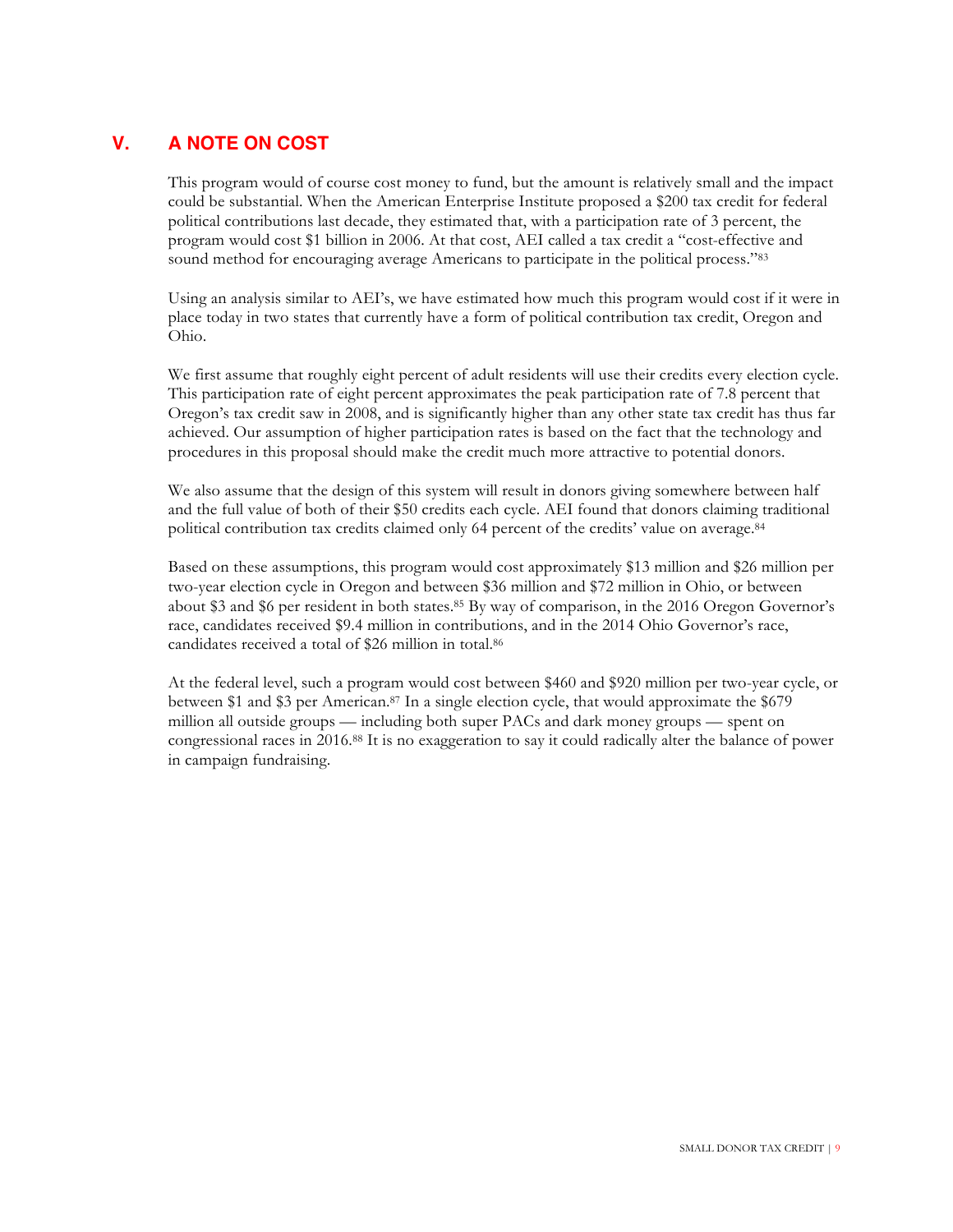#### **VI. CONCLUSION**

In recent years, Americans of all political persuasions have expressed disgust about the state of the country's broken campaign finance system. Even so, the debate around reform has become increasingly stale and partisan. Using tax credits to increase participation beyond megadonors, and encourage candidates to reach out to small donors, is one of the few ideas that may break this logjam, and appeal to legislators and party leaders on both sides of the aisle.

This paper offers suggestions for how to design a system that is consistent with values long espoused by the Brennan Center: (1) increasing and diversifying participation in the electoral process by having a greater pool of Americans providing campaign contributions; (2) encouraging candidates and parties to focus more on connecting with a larger number of prospective voters by having them spend more time fundraising from those voters; and (3) reducing barriers to entry that discourage everyday Americans without access to big donors from running for office.

The proposals in this paper are not meant to be a one-size fits all solution. Partisans of various stripes are likely to agree with some suggestions more than others. And even where all agree on the goals, adoption of tax credits at the state and federal levels will necessarily differ from one jurisdiction to the next depending on the relevant laws regulating the administration of tax incentives, which will necessarily impact the ultimate design of any system.

Nevertheless, we are hopeful that the suggestions in this paper can be a starting point for bipartisan efforts to reform federal and state campaign finance laws.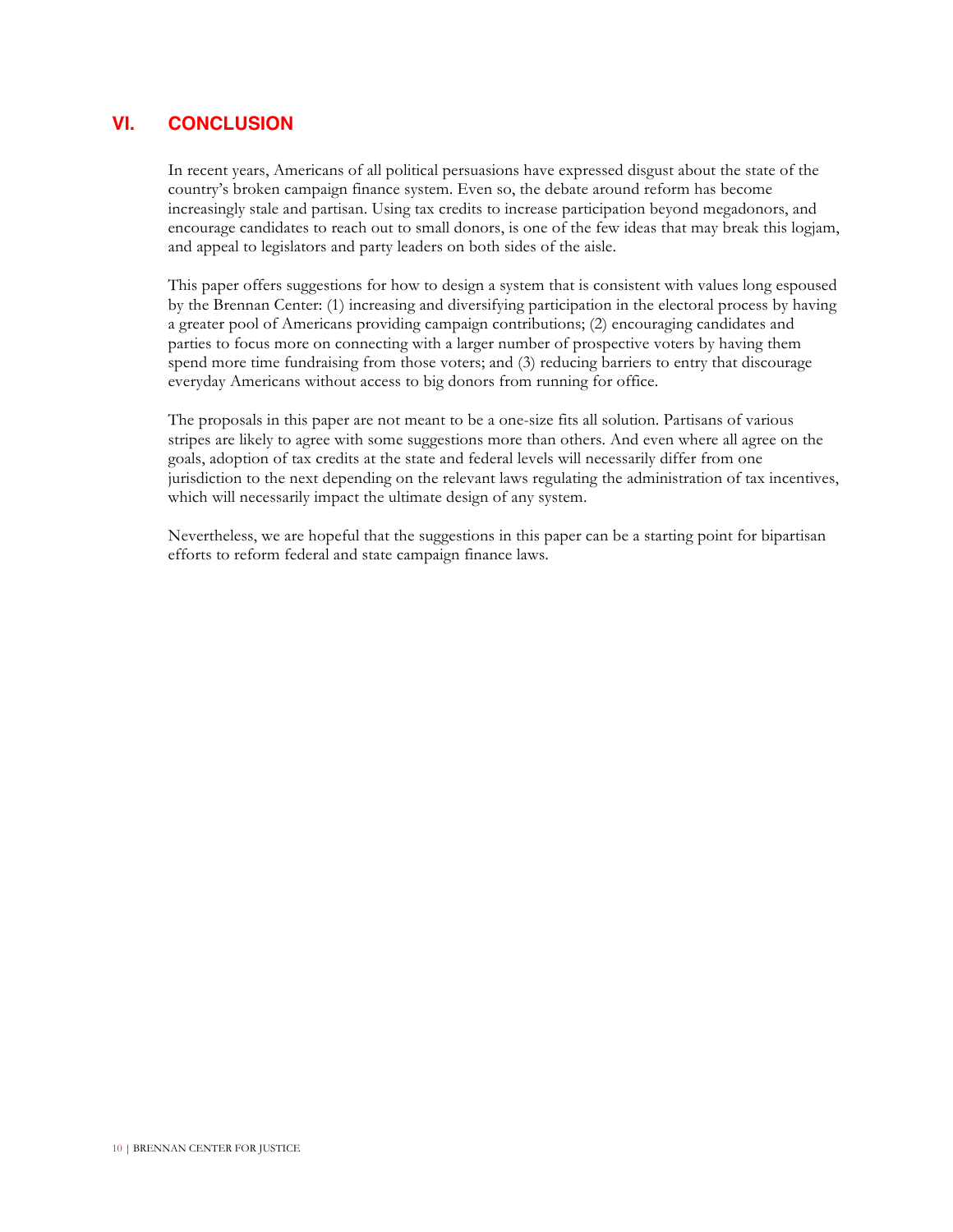## **ENDNOTES**

 

<sup>1</sup> Americans' Views on Money in Politics, N.Y. TIMES, June 2, 2015,

http://www.nytimes.com/interactive/2015/06/02/us/politics/money-in-politics-poll.html.<br><sup>2</sup> BRENNAN CTR. FOR JUSTICE, NATIONAL SURVEY: SUPER PACS, CORRUPTION, AND DEMOCRACY (2012),

<sup>5</sup> *2016 Top Donors to Outside Spending Groups*, CTR. FOR RESPONSIVE POL.,

https://www.opensecrets.org/outsidespending/summ.php?cycle=2016&disp=D&type=V&superonly=S (last visited May 8, 2017); *Cost of Election*, CTR. FOR RESPONSIVE POL., https://www.opensecrets.org/overview/cost.php (last visited May 8, 2017). 6 *2012 Top Donors to Outside Spending Groups*, CTR. FOR RESPONSIVE POL.,

https://www.opensecrets.org/outsidespending/summ.php?cycle=2012&disp=D&type=V&superonly=S (last visited May 8, 2017);<br>Cost of Election, CTR. FOR RESPONSIVE POL., https://www.opensecrets.org/overview/cost.php (last visited

 $^7$  See Alex Kotch, Report: North Carolina's 2016 state elections smashed outside spending records, FACING SOUTH (Feb. 22, 2017), https://www.facingsouth.org/2017/02/report-north-carolinas-2016-state-elections-smashed-outside-spending-records; Matt Rothschild, *Special Interests Spend \$9 Million on Legislative Races*, URBAN MILWAUKEE (Nov. 23, 2016, 2016, 10:56 AM), http://urbanmilwaukee.com/2016/11/23/campaign-cash-special-interests-spend-9-million-on-legislative-races/; Christine Mai-Duc, *Longer terms for California's Legislature mean a flood of cash from interest groups trying to sway the balance their way*, L.A. TIMES, Nov. 1, 2016, http://www.latimes.com/politics/la-pol-ca-term-limits-independent-expenditures-snap-20161101 story.html.<br><sup>8</sup> Based on a review of data from the top two outside spending groups in each of these three states as compiled by the National

Institute on Money in State Politics. NAT'L INST. ON MONEY IN STATE POL., https://www.followthemoney.org/ (last visited May 8, 2017) (under "independent spending," select "2016" and the relevant state; on the next page select "spender" to view the groups responsible for the most outside spending in 2016). Super PACs spending on national elections also receive an insignificant portion of their funds from small donors – often less than one percent. *See* IAN VANDEWALKER, BRENNAN CTR. FOR JUSTICE, ELECTION SPENDING IN 2014: OUTSIDE SPENDING IN SENATE RACES SINCE *CITIZENS UNITED* 7-8,

https://www.brennancenter.org/sites/default/files/publications/Outside%20Spending%20Since%20Citizens%20United.pdf; IAN VANDEWALKER, BRENNAN CTR. FOR JUSTICE, ELECTION SPENDING 2016: JUST THREE INTERESTS DOMINATE, SHADOW PARTIES CONTINUE TO RISE 5-6, http://www.brennancenter.org/publication/election-2016-spending-analysis-just-three-interests-dominate-<br>
<sup>9</sup> Compare Cannaign Fin, Inst. Sources of Europe in 2010 State Localstine and Culture of Links

Compare Campaign Fin. Inst., Sources of Funds in 2010 State Legislative and Gubernatorial Elections (on file with authors), *with* Campaign Fin. Inst., Sources of Funds in 2012 State Legislative and Gubernatorial Elections (Oct. 30, 2014), http://www.cfinst.org/pdf/state/tables/States\_12\_table2.pdf, *and* Campaign Fin. Inst., Sources of Funds in 2014 State Legislative and Gubernatorial Elections (Dec. 18, 2015), http://www.cfinst.org/pdf/state/tables/States 14 table2.pdf. While this analysis

shows that Wisconsin saw an uptick in the role of small donors in 2012, the share of small donors during the two most recent gubernatorial elections was effectively unchanged, from 34 percent of direct contributions in 2010 to 31 percent in 2014.<br><sup>10</sup> Mark C. Alexander, *Let Them Do Their Jobs: The Compelling Government Interest in Protecting th Elected Officials*, 37 LOY. U. CHI. L.J. 669, 671, 676 (2006); *see also* Steve Israel, *Confessions of a Congressman*, N.Y. TIMES, Jan. 8, 2016, http://www.nytimes.com/2016/01/09/opinion/steve-israel-confessions-of-a-congressman.html?\_r=0; Peter L. Francia & Paul S. Herrnson, *The Impact of Public Finance Laws on Fundraising in State Legislative Elections*, 31 AM. POL. RES.

520, 531 (2003).<br><sup>11</sup> ELISABETH GENN ET AL., BRENNAN CTR. FOR JUSTICE & CAMPAIGN FIN. INST., DONOR DIVERSITY THROUGH PUBLIC MATCHING FUNDS (2012), http://www.brennancenter.org/sites/default/files/legacy/publications/DonorDiversityReport WEB.PDF.<br><sup>12</sup> See, e.g., TAKE BACK OUR REPUBLIC, EDUCATIONAL PAPERS, http://takeback.org/educational-papers/ (last vis

REPRESENT.US, AMERICAN ANTI-CORRUPTION ACT, http://anticorruptionact.org/ (last visited May 8, 2017); Government By The People Act of 2014, H.R. 20, 113th Cong. (2014); Citizen Involvement in Campaigns Act of 2013, H.R. 3586, 113th Cong. (2013).

<sup>13</sup> *See infra* Part II; *see also* ThOMAS CMAR, U.S. PIRG, TOWARD A SMALL DONOR DEMOCRACY 4 (2004), http://www.uspirg.org/sites/pirg/files/reports/Toward A Small Donor Democracy USPIRG.pdf.

<sup>14</sup> Bob Young, *Democracy Vouchers Win in Seattle; First in Country*, SEATTLE TIMES, Nov. 4, 2015, http://www.seattletimes.com/seattle-news/politics/democracy-vouchers/; Avram Billig, *The Campaign Finance Wins Nobody is Talking About*, BRENNAN CTR. FOR JUSTICE (Nov. 12, 2014), https://www.brennancenter.org/blog/campaign-finance-winsnobody-talking-about. <sup>15</sup> For instance, that first bill taxed ordinary income at three percent, but taxed investment income at 1.5 percent. *See* Sheldon D.

Pollack, *The First National Income Tax, 1861-1872*, 67 TAX LAWYER 311, 320 (2014).<br><sup>16</sup> CMAR, *supra* note 13, at 13. 17 *Id.* at 14.

http://www.brennancenter.org/analysis/national-survey-super-pacs-corruption-and-democracy.<br><sup>3</sup> Press Release, Monmouth Univ. Poll, National: Many Feel Loose Finance Rules Help Unqualified Candidates (July 22, 2015), http://www.monmouth.edu/assets/0/32212254770/32212254991/32212254992/32212254994/32212254995/30064771087/e3cdcb<br>f1-0f07-4e8d-92f2-fdcd3b9b3986.pdf.

Based on an analysis of FEC data on file with authors.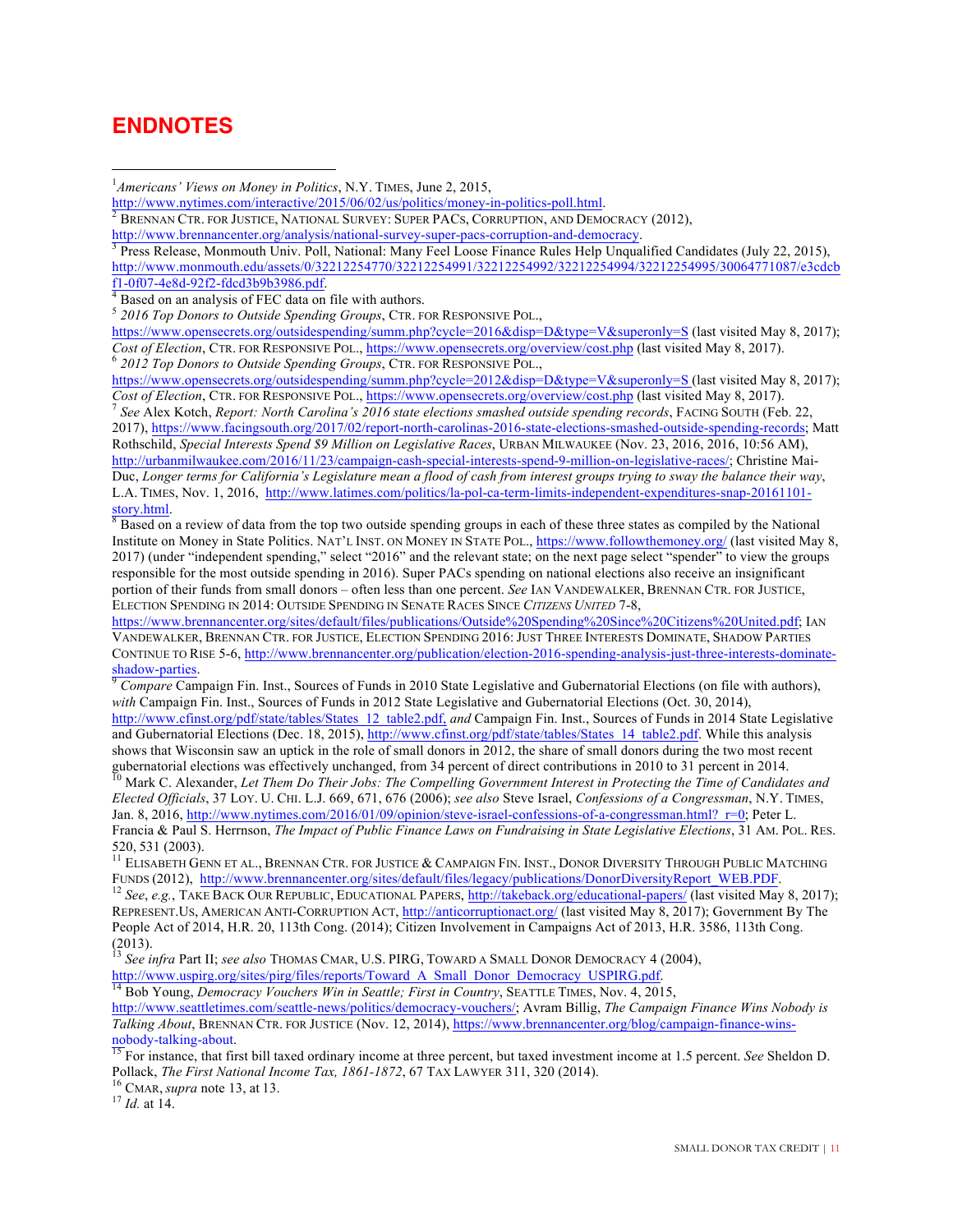<sup>18</sup> *Id.* at 4.<br><sup>19</sup> *Id.*<br><sup>20</sup> JOSEPH E. CANTOR & JOSEPH B. GORMAN, CONG. RESEARCH SERV., NO. 84-107, PUBLIC FINANCING OF CONGRESSIONAL ELECTIONS: LEGISLATIVE PROPOSALS AND ACTIVITY IN THE TWENTIETH CENTURY 280-81 (1984).<br><sup>21</sup> JOSEPH E. CANTOR, CONG. RESEARCH SERV., NO. 93-932, CAMPAIGN FINANCING IN FEDERAL ELECTIONS: A GUIDE TO THE LAW

AND ITS OPERATION 29 (1993).<br><sup>22</sup> Revenue Act of 1971, Pub. L. No. 92-178, § 701, 85 Stat. 497, 560 (1971) ("the credit...shall not exceed the amount of the tax

 

imposed by this chapter for the taxable year…").

 $^{23}$  Joseph E. Cantor, Cong. Research Serv., No. 93-932, Campaign Financing in Federal Elections: A Guide to the Law

AND ITS OPERATION 29 (1993).<br><sup>24</sup> *Id.*<br><sup>25</sup> *Id.* Since donors received a tax credit worth 50 percent of their contribution, they would have had to contribute at least \$538 million in order to receive \$269 million in tax

<sup>26</sup> CMAR, *supra* note 13, at 17.<br><sup>27</sup> *Id*. The IRS did not provide data on use of the tax deduction in some years it was available, so that cannot be compared over time. *Id*. The tax deduction was not available after

<sup>28</sup> OR. REV. STAT. § 316.102 (2015). As of 2014, in an effort to ensure that the programs was not unnecessarily subsidizing political contributions by the wealthy, Oregon's credit is only available to individuals making less than \$100,000 a year or couples making \$200,000. *Id.*<br><sup>29</sup> MINN. STAT. § 290.06(23) (2016).<br><sup>30</sup> OHIO REV. CODE ANN. § 5747.29 (West 2015).<br><sup>31</sup> VA. CODE ANN. § 58.1-339.6 (2016).<br><sup>32</sup> ARK. CODE ANN. §7-6-222 (2017).<br><sup>33</sup> MONT. CODE ANN. §15-30-

contributions available in 1978. *See e.g.* 26 U.S.C.A. § 218, I.R.C. § 218, Pub. L. No. 93-625, § 12(b)(1), 88 Stat. 2108, 2120.) *See also* MONT. DEP'T OF REVENUE, SCHEDULE III – MONTANA ITEMIZED DEDUCTIONS (2016),

https://revenue.mt.gov/Portals/9/individuals/forms/Schedule\_III\_2016.pdf (no. 27).<br><sup>34</sup> *Political Contribution Refund*, MINN. CAMPAIGN FIN. & PUB. DISCLOSURE BOARD,<br>http://www.cfboard.state.mn.us/publicsubsidy/conrefund.h

 $\frac{35 \text{ V}}{100 \text{ V}}$  VA. CODE ANN. § 58.1-339.6 (2016).<br><sup>36</sup> Michael J. Malbin, *Rethinking the Campaign Finance Agenda*, 6 FORUM, no. 1, 2008, at 12.<br><sup>37</sup> *Id.* at 13; OHIO DEP'T OF TAX'N, 2006 DETAILED INCOME DATA (200

http://www.tax.ohio.gov/tax\_analysis/tax\_data\_series/individual\_income/unpublished/it\_06.aspx (last visited May 8, 2017) (Table 23).<br><sup>38</sup> OHIO DEP'T OF TAX'N, *supra* note 37.

<sup>39</sup> Press Release, Campaign Fin. Inst., Minnesota's \$50 Political Contribution Refunds Ended on July 1 (July 8, 2009),<br>http://www.cfinst.org/pdf/state/20090708\_MN\_refund\_w-Charts.pdf.<br><sup>40</sup> Polart C. Dastrial is a Minimum

http://www.cfinst.org/pdf/state/20090708\_MN\_refund\_w-Charts.pdf. <sup>40</sup> Robert G. Boatright & Michael J. Malbin, *Political Contribution Tax Credits and Citizen Participation,* 33 AM. POL. RES. 787, 812 (2005).

<sup>41</sup> MINN. DEP'T OF REVENUE, 2015 FORM PCR, POLITICAL CONTRIBUTION REFUND APPLICATION,

http://www.revenue.state.mn.us/Forms\_and\_Instructions/pcr\_15.pdf (last visited May 8, 2017). <sup>42</sup> Graham P. Ramsden & Patrick D. Donnay, *The Impact of Minnesota's Political Contribution Refund Program on Small-Donor Behavior in State House Races*, 33 ST. & LOC. GOV'T REV. 32, 34 (2001). *See also* Press Release, Campaign Fin. Inst., *supra* note

39. 43 MINN. CAMPAIGN FIN. & PUB. DISCLOSURE BOARD, *Participation in Political Contribution Refund Program*,

http://www.cfboard.state.mn.us/campfin/pcrprog.html (last visited May 8, 2017) (select both the Candidate and Political Party files for 2006); MINN. DEP'T OF REVENUE, TAX YEAR OVERVIEW 2006,

http://www.revenue.state.mn.us/research\_stats/Inc%20Income%20Tax%20Statistics%20Sample/06\_income\_sample.pdf (last visited May 8, 2017).

<sup>44</sup> MINN. CAMPAIGN FIN. & PUB. DISCLOSURE BOARD, *Public Financing Direct Payments and Political Contribution Refunds*, http://www.cfboard.state.mn.us/publicsubsidy/historicpayments.pdf (last visited May 8, 2017). 45 In 2014, 45,000 individuals claimed refunds worth \$3 million. MINN. CAMPAIGN FIN. & PUB. DISCLOSURE BOARD, *supra* note

43 (select both the Candidate and Political Party files for 2014 and sum up the two grand totals).<br><sup>46</sup> E-mail from John Theis, Assistant Revenue Commissioner, Ark. Dep't of Fin. & Admin., to Douglas Keith, Katz Fellow,

Brennan Ctr. for Justice (April 1, 2016, 10:53 EST) (on file with authors).

<sup>47</sup> In 2013, the year of the last gubernatorial election in Virginia, 0.5% of tax payers claimed the credit. VA. DEP'T OF TAX'N, ANNUAL REPORT FISCAL YEAR 2013, 26, https://www.tax.virginia.gov/sites/default/files/inline-files/Annual\_Report\_FY2013.pdf.<br><sup>48</sup> In 2014, the year of the last gubernatorial election in Ohio, 1.1% of tax filers claimed Ohio

OHIO DEP'T OF TAX'N, 2014 DETAILED INCOME DATA,

http://www.tax.ohio.gov/tax\_analysis/tax\_data\_series/individual\_income/publications\_tds\_individual/IT\_14.aspx (last visited May 8, 2017) (select Table 23).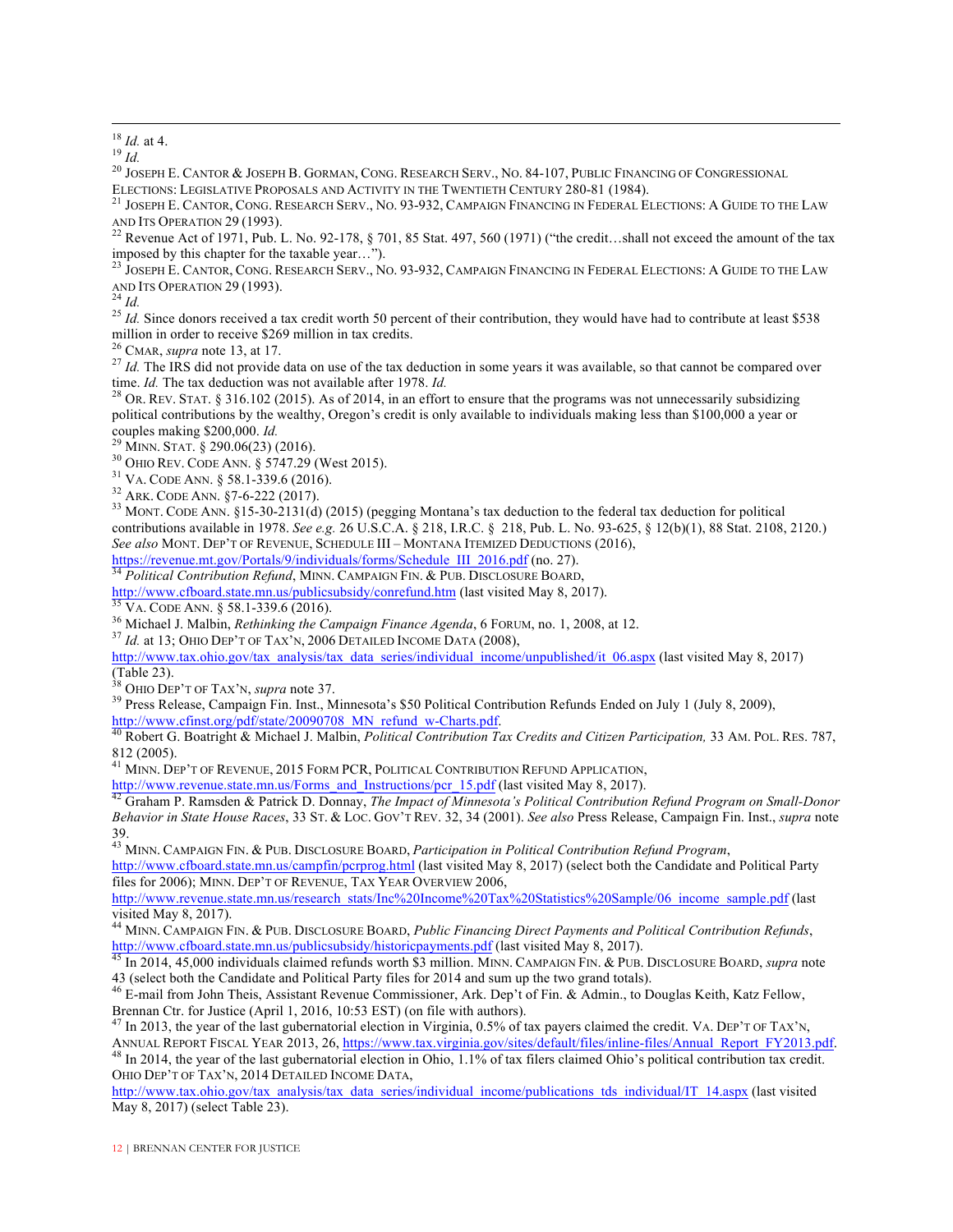$^{49}$  Mont. Dep't of Revenue, Individual and Corporate Income Tax Biennial Report 52, 58 (2014),

https://revenue.mt.gov/Portals/9/publications/biennial\_reports/2012-2014/BiennialReport14-IndividualCorporate.pdf.<br>
<sup>50</sup> See ARIZ. CITIZENS CLEAN ELECTIONS COMMISSION, E-QUAL 3 (2013), http://www.azcleanelections.gov/CmsI more than twice the national average of 1.57 percent of a state's voting-age population. Press Release, Campaign Fin. Inst., Vermont and Rhode Island Had the Highest Percentages of Adults Contributing in 2010 and 2006 State Elections (Dec. 20,

 

2012), http://cfinst.org/Press/PReleases/12-12-

20/VT\_and\_RI\_Had\_the\_Highest\_Percentages\_of\_Adults\_Contributing\_in\_2010\_and\_2006\_State\_Elections\_NY\_UT\_CA\_and FL\_the\_Lowest.aspx. 52<br>
52 And the first \$100 by joint filers. OR. REV. STAT. § 316.102 (2015).<br>
53 2008: 7.8%; 2009: 5.9%, 2010: 6.3%; 2011: 5.8%; 2012: 7.0%; 2013: 5.5%; 2014: 4.9%. *See Oregon Personal Income Tax* 

*Reports and Statistics*, OR. DEP'T OF REVENUE, <u>http://www.oregon.gov/DOR/programs/gov-research/Pages/research-<br>personal.aspx (last visited May 8, 2017) (select by year of interest).<br><sup>54</sup> OP. DEP'T OF PEVENUE, OPDOSAL PRE</u>

DR. DEP'T OF REVENUE, OREGON PERSONAL INCOME TAX STATISTICS 29 (2014), http://www.oregon.gov/DOR/programs/gov-

research/Documents/2012-personal-income-tax-statistics\_101-406\_2014.pdf. 55 *See* MINN. CAMPAIGN FIN. & PUB. DISCLOSURE BOARD, *supra* note 44. *See also* MINN. CAMPAIGN FIN. & PUB. DISCLOSURE

BOARD, *supra* note 43 (detailed data from 2006, the high water mark for the PCR). 56 *See* IAN VANDEWALKER & DANIEL WEINER, BRENNAN CTR. FOR JUSTICE, STRONGER PARTIES FOR A STRONGER DEMOCRACY (2015), https://www.brennancenter.org/publication/stronger-parties-stronger-democracy-rethinking-reforming.<br>
<sup>57</sup> *Id.* at 3-5.<br>
<sup>58</sup> *Id.* at 3.<br>
<sup>59</sup> 52 U.S.C. § 30116(d) (2014).<br>
<sup>60</sup> Boatright & Malbin, *supra* note 4

(2002).<br> $^{62}$  *Id.* at 15; see also e-mail from John Theis to Douglas Keith, *supra* note 46.

<sup>63</sup> Boatright & Malbin, *supra* note 40, at 798.<br><sup>64</sup> Boatright & Malbin, *supra* note 40, at 800.<br><sup>65</sup> Fixing the Voluntary Tax Checkoff Program to Fund the Presidential Elections, PUBLIC CITIZEN,<br>https://www.citizen.org

66 Robert G. Boatright et al., *Does Publicizing a Tax Credit for Political Contributions Increase Its Use?*, 34 AM. POL. RES. 563 (2006); Michael Schwam-Bair et al., *Do Public Matching Funds and Tax Credits Encourage Political Contributions? Evidence from Three Field Experiments Using Nonpartisan Messages*, 15 ELECTION L.J. 129 (2016).<br><sup>67</sup> One study found that in Oregon, PACs, which regularly include information about the tax credit in their requests for funds,

have claimed a majority of credited-contributions in the past. *See* ROSENBERG, *supra* note 61, at 29-32. In Minnesota, where sixty percent of refunded contributions go to state and local political parties, and the Republican Party receives more of those contributions than all other parties, Republicans attributed this success to active promotion of the refund program. *See* MINN.

<sup>68</sup> PEW CHARITABLE TRUSTS, REDUCING BUDGET RISKS 12 (2015), http://www.pewtrusts.org/~/media/assets/2015/11/cost-

predictability\_artfinal.pdf. 69 *See Roberton C. Williams, New Estimates of How Many Households Pay No Federal Income Tax, TAX POL'Y CTR. (Oct. 6,* 2015), http://www.taxpolicycenter.org/taxvox/new-estimates-how-many-households-pay-no-federal-income-tax; Scott A. Hodge, *Number of Americans Outside the Income Tax System Continues to Grow*, TAX FOUND. (June 9, 2005),

http://taxfoundation.org/article/number-americans-outside-income-tax-system-continues-grow; Lily L. Batchelder et al., *Efficiency and Tax Incentives: The Case for Refundable Tax Credits*, 59 STAN. L. REV. 23, 54 (2006).<br><sup>70</sup> LAWRENCE LESSIG, REPUBLIC, LOST 265 (2011); Roberton C. Williams, *And Now for the Movie: Fewer Americans Pay No* 

*Federal Income Tax*, TAX POL'Y CTR. (Aug. 29, 2013), <u>http://www.taxpolicycenter.org/taxvox/and-now-movie-fewer-americans-<br>pay-no-federal-income-tax.</u>

Alex Raut, *States Without Income Taxes Rely on Varying Forms of Revenue*, TAX FOUND. (Apr. 26, 2012), https://taxfoundation.org/states-without-income-taxes-rely-varying-forms-revenue/. Note that New Hampshire and Tennessee

also do not tax traditional income, but do tax income from interest and dividends. *Id.* <sup>72</sup> *See id.*; Aman Batheja, *The Joys of No Income Tax, The Agonies of Other Kinds*, N.Y. TIMES, May 24, 2013, http://www.nytimes.com/2013/05/24/us/in-texas-the-joys-of-no-income-tax-the-agonies-of-the-other-kinds.html. <sup>73</sup> *In-District vs. Out-of-District*, CTR. FOR RESPONSIVE POL.,

https://www.opensecrets.org/overview/district.php?cycle=2016&display=T (last visited May 8, 2017); *Top In-State vs. Out-of-*State, CTR. FOR RESPONSIVE POL., https://www.opensecrets.org/overview/instvsout.php (last visited May 8, 2017), 10p In State 15: 0 at 0.6<br><sup>74</sup> MINN. STAT. § 10A.323 (2013). After Minnesota's 1998 gubernatorial election, on

itself induced the three candidates to participate in public financing. COGEL Annual Conference Report, Peter S. Wattson, How Minnesota's Campaign Finance Law Helped Elect a Third-Party Governor 10-11 (Dec. 8, 1999), http://www.senate.leg.state.mn.us/departments/scr/treatise/cogel-jesse.pdf.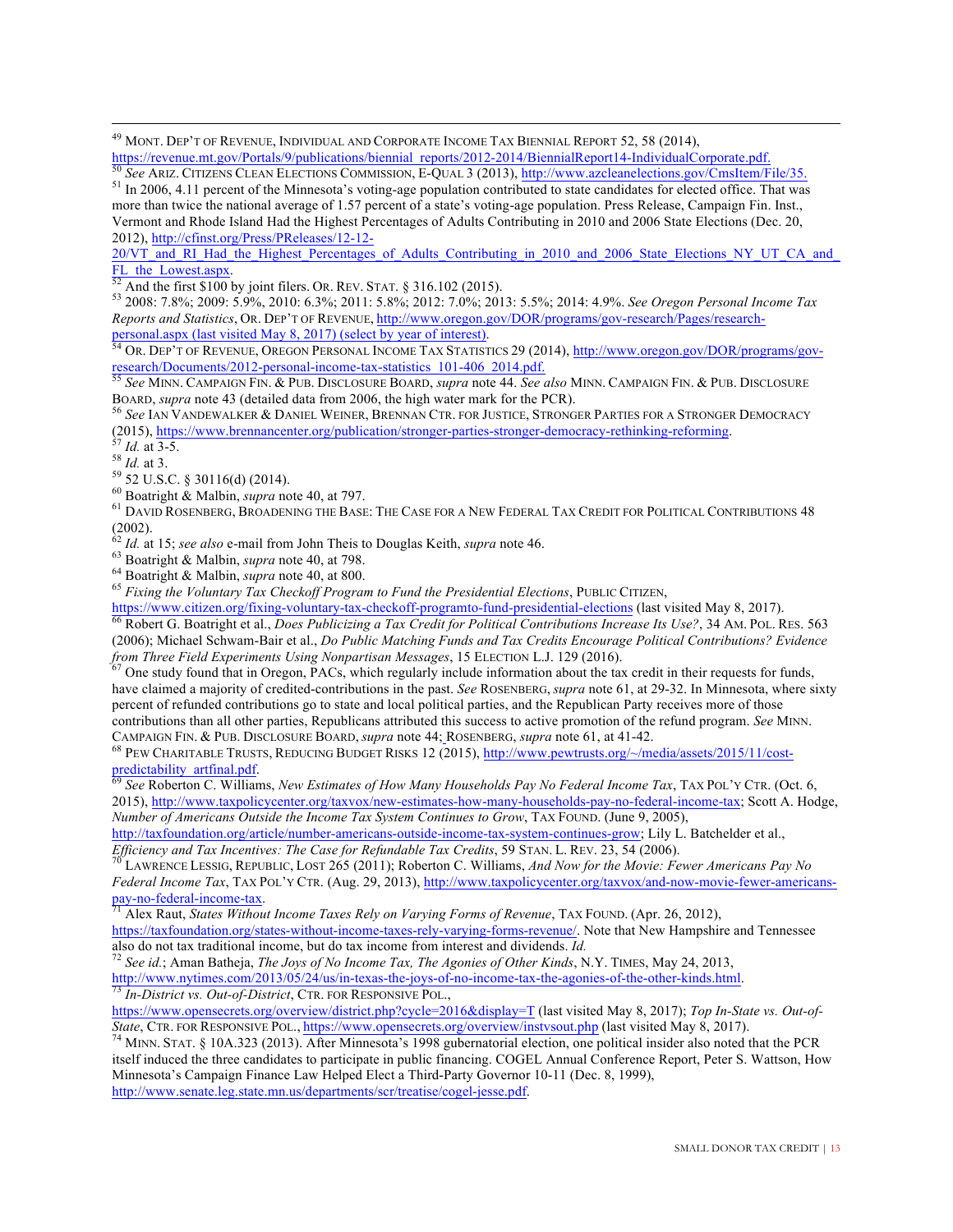$<sup>75</sup>$  Spending limits need not be uniform for all candidates. To further incentivize pursuit of small donors, a program can also</sup> increase the spending limits for candidates that collect large quantities of credit-eligible contributions. Recent changes to Maine's public financing program, for example, provide candidates with supplemental disbursements if they collect more small contributions than is required for participation in the program. ME. STAT. tit. 21-A, § 1125(8-E) (2016).  $\frac{76}{7}$  2014 Minn. Laws ch. 265 § 2.<br>
<sup>77</sup> Compare Campaign Fin. Inst., Sources of Funds in 2012 State Legislative and Gubernatorial Elections (Oct. 30, 2014),

 

http://www.cfinst.org/pdf/state/tables/States\_12\_table2.pdf, *with* Campaign Fin. Inst., Sources of Funds in 2014 State Legislative and Gubernatorial Elections (Dec. 18, 2015), http://www.cfinst.org/pdf/state/tables/States

<sup>78</sup> See supra Part IV for comparison of participation in Minnesota's Political Contribution Refund program in 2006 with that in 2014, decreasing from about 100,000 to 45,000.

<sup>79</sup> Minnesota again suspended the program for the 2016 election, so there will be another opportunity to see whether loss of the PCR changes donor or candidate behavior. MINN, DEP'T OF REVENUE, *supra* note 34.

<sup>80</sup> ADAM SKAGGS & FRED WERTHEIMER, BRENNAN CTR. FOR JUSTICE & DEMOCRACY 21, EMPOWERING SMALL DONORS IN FEDERAL ELECTIONS 21 (2012), http://www.brennancenter.org/publication/empowering-small-donors-federal-elections.<br><sup>81</sup> Government By The People Act of 2014, H.R. 20, 113th Cong. (2014).<br><sup>82</sup> S.B. 756, 98th Gen. Assemb., Reg. Sess.

has not yet been reintroduced in Missouri, pending legislation would create a \$100 tax credit for contributions to county political parties, state legislative candidates and statewide candidates. S.B. 1, 99th Gen. Assemb., Reg. Sess. (Mo. 2017).<br><sup>83</sup> Rosenberg, *supra* note 61, at 20.<br><sup>84</sup> *Id.* at 66.<br><sup>85</sup> Oregon's estimated total population is 4,093,

population is 11,614,373 and 77.4 percent of the population is over 18. *Quick Facts Ohio& Oregon*, U.S. CENSUS BUREAU, http://www.census.gov/quickfacts/table/AGE135215/39,41 (last visited May 8, 2017). http://www.census.gov/quickfacts/table/AGE135215/39,41 (last visited May 8, 2017).<br><sup>86</sup> *Election Overview: Oregon, 2016*, NAT'L INST. ON MONEY IN STATE POL., http://www.followthemoney.org/election-

overview?s=OR&y=2016 (last visited May 8, 2017); *Election Overview: Ohio, 2014*, NAT'L INST. ON MONEY IN STATE POL., http://www.followthemoney.org/election-overview?s=OH&y=2014 (last visited May 8, 2017). <sup>87</sup> The United States' estimated total population is 323,127,513. *Quick Facts United States*, U.S. CENSUS BUREAU,

https://www.census.gov/quickfacts/table/AGE135215/00 (last visited May 8, 2017). 88 *2016 Outside Spending, by Race*, CTR. FOR RESPONSIVE POL.,

https://www.opensecrets.org/outsidespending/summ.php?cycle=2016&disp=R&pty=N&type=A (last visited May 8, 2017).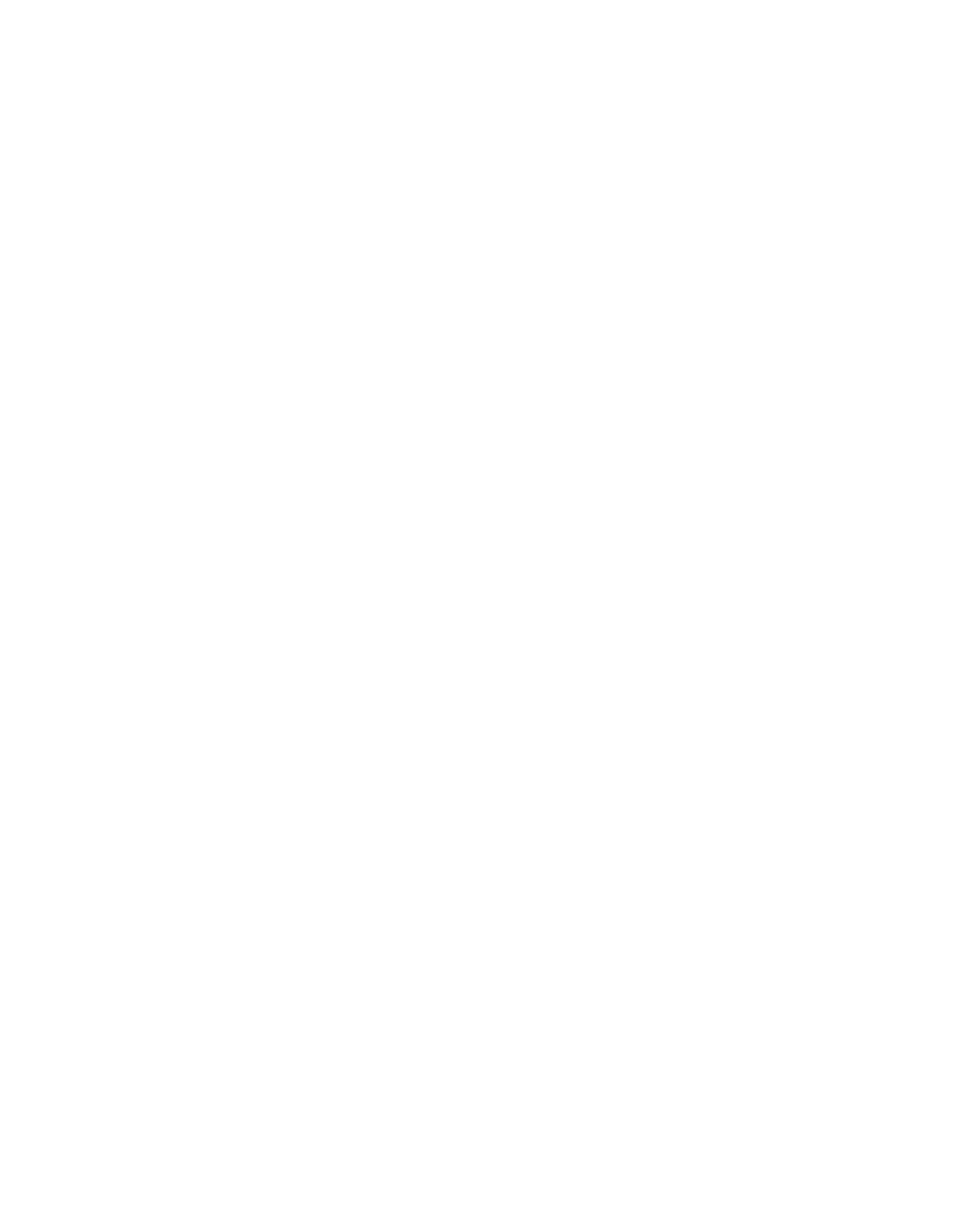### **STAY CONNECTED TO THE BRENNAN CENTER**

Visit our website at **[www.brennancenter.org](http://www.brennancenter.org)**. Sign up for our electronic newsletters at **[www.brennancenter.org/signup](http://www.brennancenter.org/signup)**.

**Latest News** | Up-to-the-minute info on our work, publications, events, and more.

**Justice Update** | Snapshot of our justice work and latest developments in the field.

**Money in Politics** | Latest state and national developments and original analysis.

**Redistricting Round-Up** | Analysis of current legal battles and legislative efforts.

Fair Courts | Comprehensive news roundup spotlighting judges and the courts.

**Liberty & National Security** | Updates on privacy, government oversight, and accountability.

**Twitter** | www.twitter.com/BrennanCenter **Facebook** | www.facebook.com/BrennanCenter **Instagram** | www.instagram.com/brennancenter

#### **NEW AND FORTHCOMING BRENNAN CENTER PUBLICATIONS**

*Secret Spending in the States* Chisun Lee, Katherine Valde, Benjamin T. Brickner, and Douglas Keith

> *Noncitizen Voting: The Missing Millions* Myrna Pérez, Christopher Famighetti, and Douglas Keith

*A Federal Agenda to Reduce Mass Incarceration* Inimai M. Chettiar, Ames Grawert, and Natasha Camhi

> *Extreme Maps* Laura Royden and Michael Li

*Crime in 2016: Final Year-End Data* Ames Grawert and James Cullen

*The Islamophobic Administration* Faiza Patel and Rachel Levinson-Waldman

> *The New Era of Secret Law* Elizabeth Goitein

For more information, please visit www.brennancenter.org